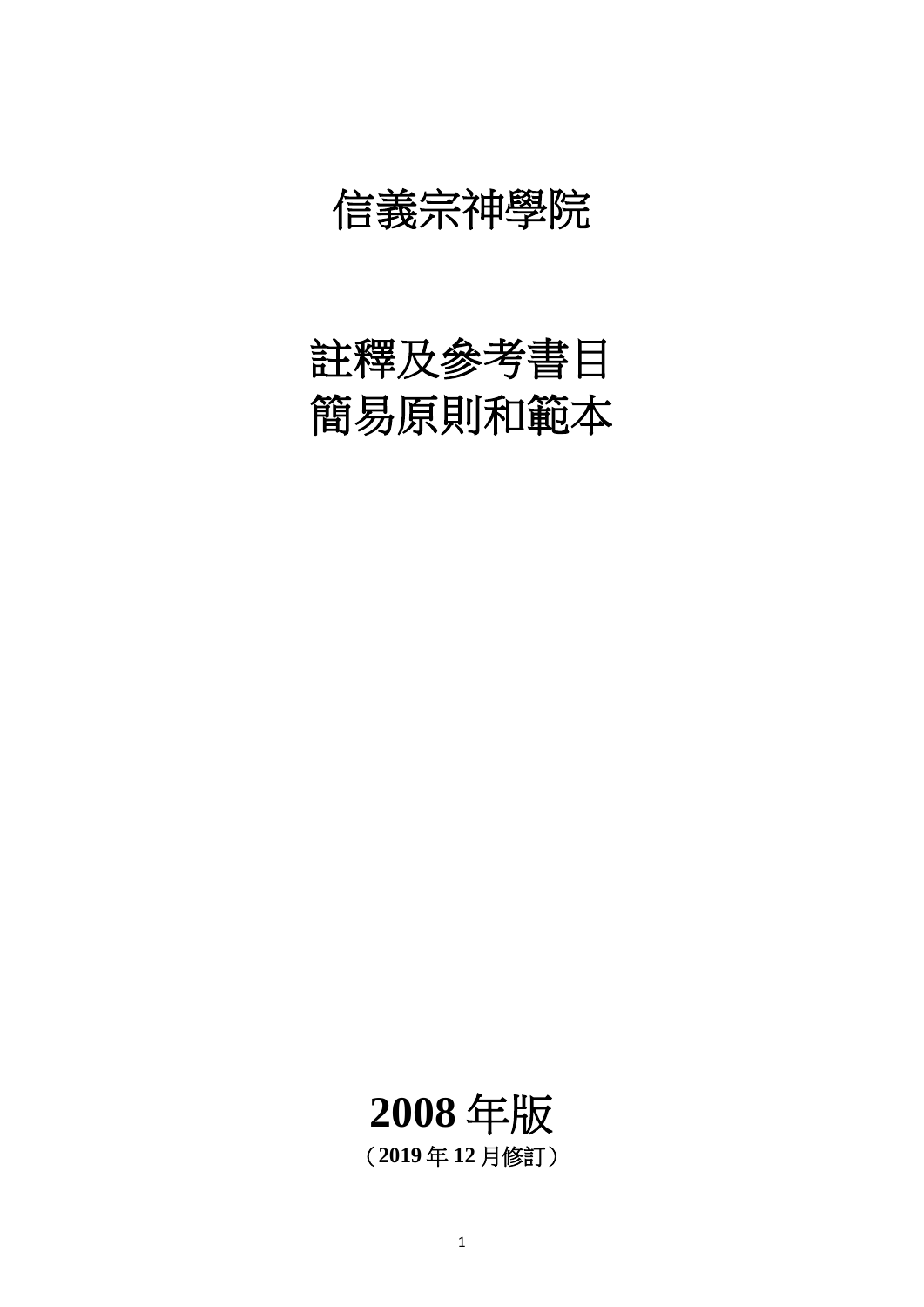~致謝~

2007年修訂版,以 2004年修訂版為基礎,特邀蔡定邦博士、鄧瑞東館長給予建議及參與修 訂,並加上論文封面之格式。盼望此修訂版能更有效地幫助同學的寫作。

> 張玉文 二零零七年八月

在使用此範本之前,有幾句感謝的話,諸君不可不知……

首先, 謝謝圖書館館長鄧瑞東先生, 在此範本修訂的過程當中, 不辭辛勞地一再仔細審閱 此範本,並提供許多寶貴的討論空間和建議。

其次, 謝謝一些華人教授們: 鄧紹光博士、載浩輝博士、李廣生博士及袁成忠博士, 在此 範本成形的過程中所提供的意見和鼓勵。

最後,謝謝二零零二年修讀「神學研讀及寫作指引」一班同學們,通過教學與答問看到 此範本多處的不足,經過不斷地增刪,而產生今日的範本。因此,此班同學們對此範本的 貢獻,不可謂之不大!

深知此範本尚有許多不足之處,正如其他書籍一般,諸君可期待新的修訂版不斷地出現!

感謝神,讓我藉著教授此科,對註釋、書目的書寫方式有了更敏銳的觀察和學習,也盼望此 範本對諸君論文註釋、書目的書寫,能提供一可循方向。

> 張玉文 二零零二年秋學期 信義宗神學院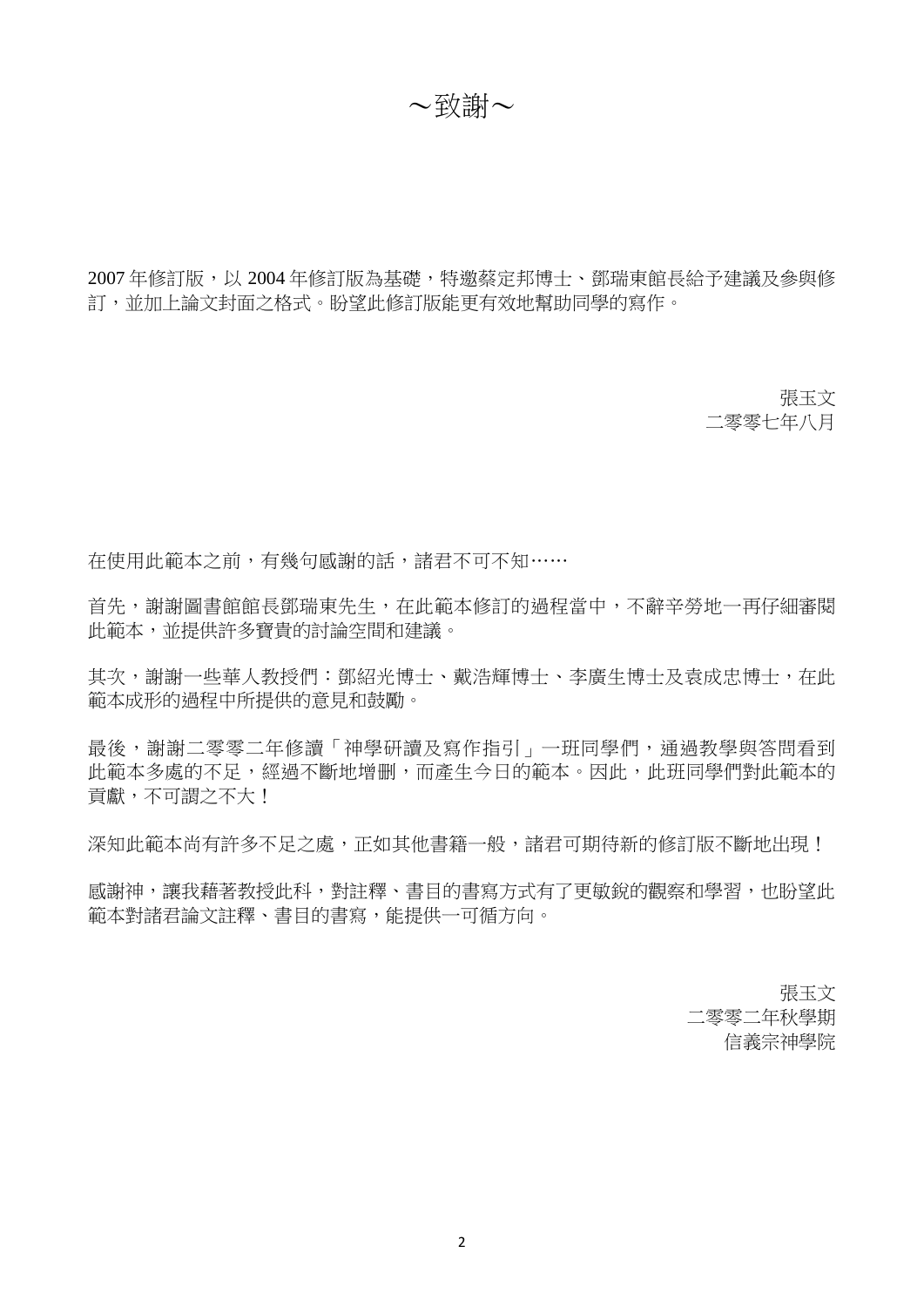註釋及參考書目簡易原則及範本

**2008/4/30** 修訂

## **\*** 註釋、參考書目的目的? 記錄要清楚、一致,使讀者一眼便知資料來源及出處。

#### **1.** 參考書

英文:

Turabian, Kate L. *A Manual for Writers of Term Papers, Theses, and Dissertations*. 6 th ed. Chicago: University of Chicago Press, 1996. (or latest ed.)

#### 中文:

宋楚瑜。《如何寫學術論文》。臺北:三民,2000。 朱浤源編。《撰寫博碩士論文實戰手冊》。臺北:正中書局,2001。

#### **2.** 基本原則

英文部份說明:

主要參考 Turabian 一書 187-213 頁資料,並且僅參考 N 和 B(note and bibliography)。 若非必要,不用参考 PR 和 RL(parenthetical reference and reference list)。

中文部份說明:

由於中文目前尚無統一的註釋及參考書目標準格式,因此本院的中文標準將根據以下流程進 行:

- a. 中文仍以 Turabian 的最新版本為原則。
- b. 若在中文方面,有特別的習慣、文化(例如標點符號等),是 Turabian 所不能解決的, 則以本範本所訂之原則、例子為標準。
- c. 由於此範本僅為簡易原則,故一些問題若此範本不能解決,則請參考宋楚瑜及朱浤源之 書,不過在使用時,仍以 Turabian 和本範本的原則為主,以求前後之統一性和連貫性。
- d. 若仍不能解决,可請教「神學研讀及論文寫作 」 老師,或圖書館館長。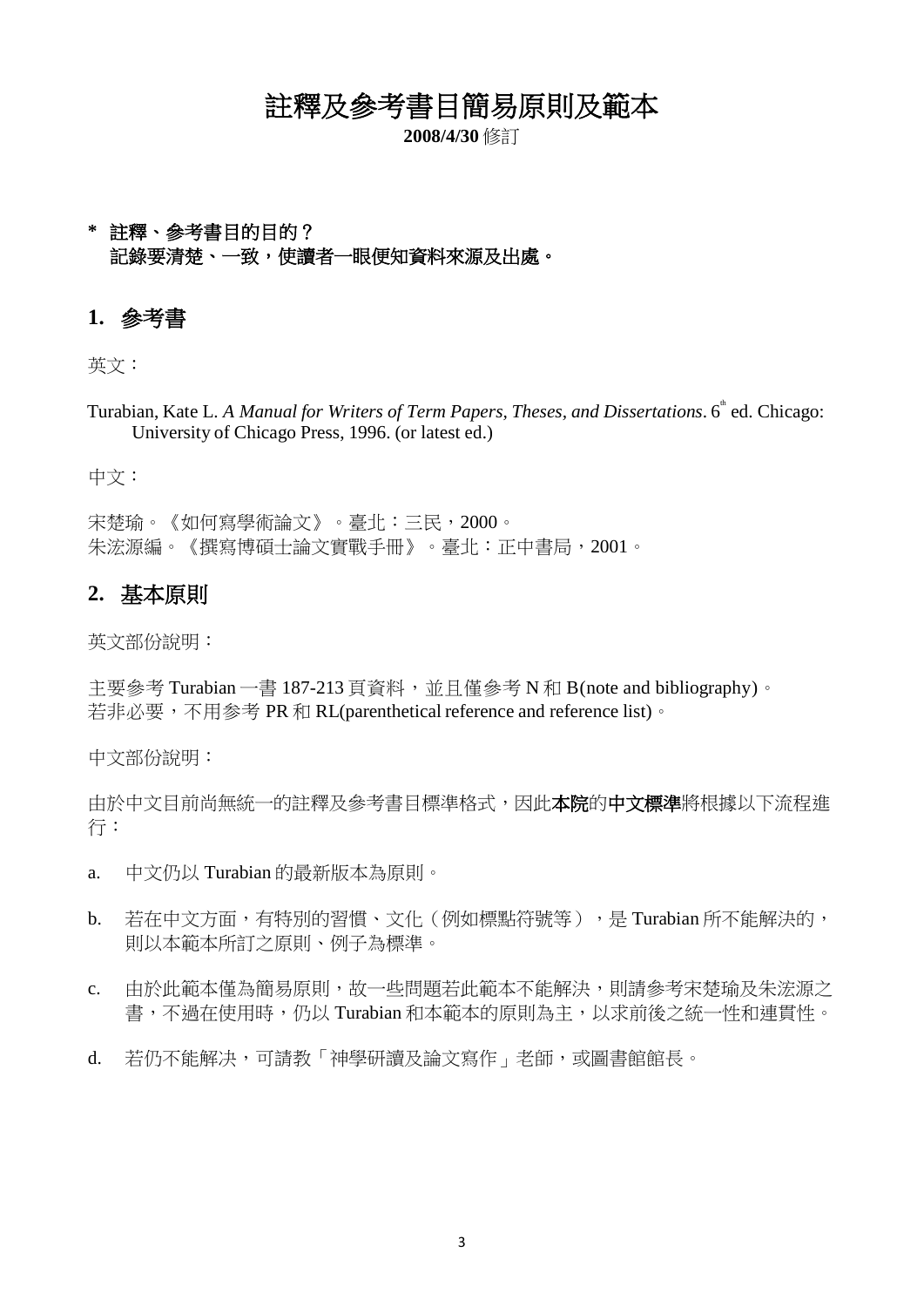#### **3.** 注意事項

a. 「註釋」重點提示:整個註釋看為一個句子,故只有一個句號。例:

作者名,《書名》(出版城市:出版社,年份),頁數。

b. 「書目」重點提示:書目中每項資訊個別陳述,故每項資訊後加上一個句號。例:

作者名。《書名》。出版城市:出版社,年份。

c. 「註釋」第一行縮入(電腦中註釋格式,已自動如此排列!)例:

謝冰瑩等編譯,《新譯四書讀本》,四版(臺北:三民書局,民 59),頁 50。

Robert Lynd and Helen Lynd, *Middletown: A Study in American Culture* (New York: Harcourt, Brace and World, 1929), 67.

d. 「書目」第二行縮入五個字母的空間,以突顯作者。中文則空一格開始。例:

王雲五主編。《雲五社會科學大辭典》。第三冊,羅志淵編,《政治學》。臺北:商務印書 館,1971。

Stockwell, R. P., P. Schachter, and B. H. Partee. *The Major Syntactic Structure of English.* New York: Holt, Rinehart and Winston, 1973.

- Jackson, Richard. "Running down the Up-Escalator: Regional Inequality in Papua New Guinea." *Australian Geographer* 14 (May 1979):175-84.
- e. 由於目前電腦處理文書極為便利,可複製、剪貼,故若遇相同「註釋」資料時,請與首 次出現時一樣加註,但使用簡明資料即可。並且為求方便讀者易於尋找資料出處,使 用腳註(footnote),而不用尾註(endnote)。例:

范文瀾,《中國通史簡編》(香港:南國,1954),頁11。 范文瀾,《中國通史簡編》,頁 50。

John Hope Franklin, *George Washington Williams: A Biography* (Chicago: University of Chicago Press, 1985), 54.

Franklin, *George Washington Williams*, 60-78.

(英文列明作者姓氏即可!)

f. 出版年份以西元為主。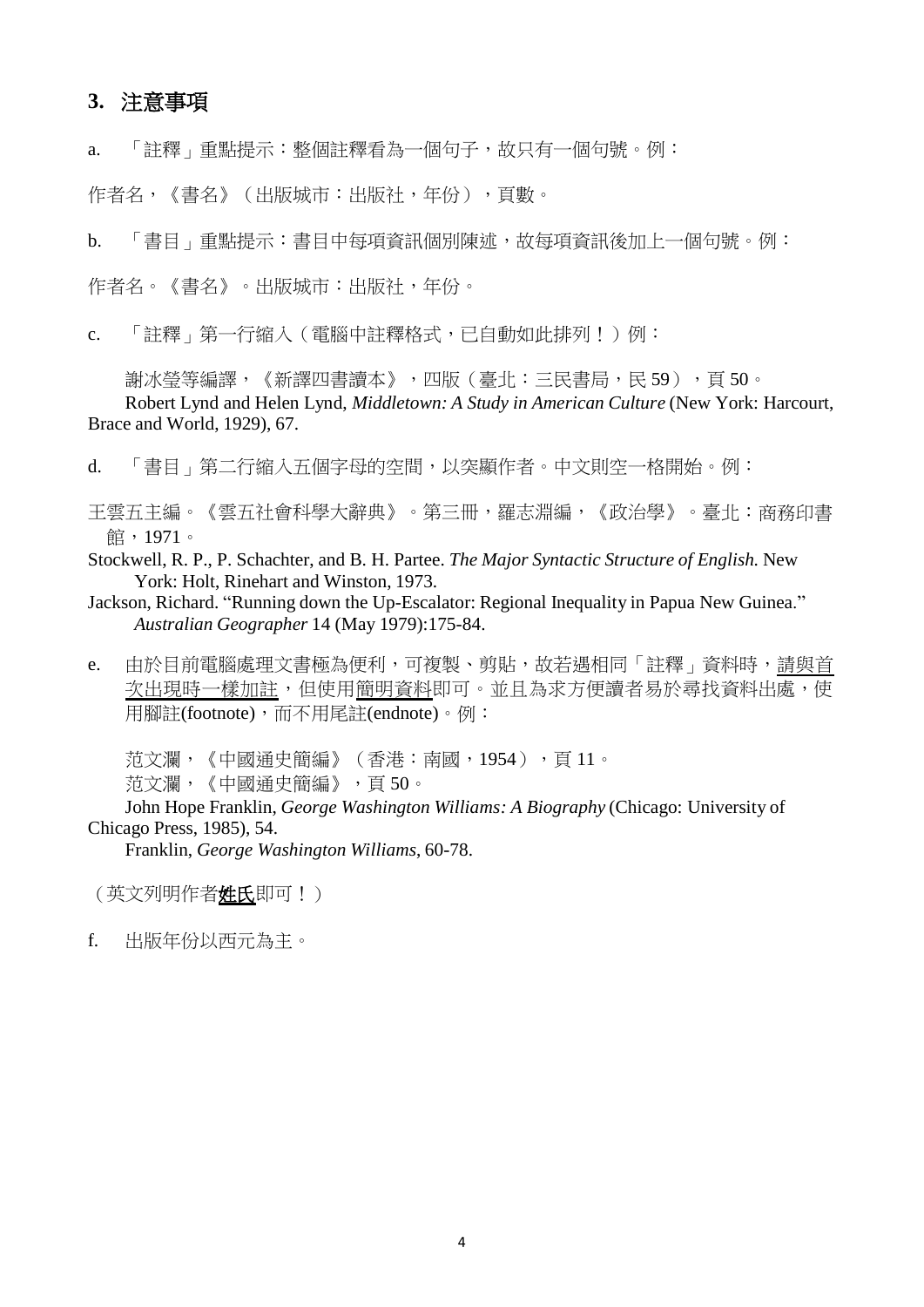# **4.** 簡單範例(**N=**註釋,**B=**參考書目):

# **a.** 單一作者

| N格式  | 《書名》(出版城市:出版社,出版年),頁數。<br>作者,                                                     |
|------|-----------------------------------------------------------------------------------|
| B格式  | 作者。<br>《書名》。出版城市:出版社,出版年。                                                         |
| N例子  | 范文瀾,《中國通史簡編》(香港:南國,1954),頁11。                                                     |
| B例子  | 范文瀾。《中國通史簡編》。香港:南國,1954。                                                          |
| N 例子 | John Hope Franklin, George Washington Williams: A Biography (Chicago:             |
|      | University of Chicago Press, 1985), 54.                                           |
| B 例子 | Franklin, John Hope. George Washington Williams: A Biography. Chicago: University |
|      | of Chicago Press, 1985.                                                           |

## **b.** 兩位作者

| N格式  | 作者一、作者二,《書名》(出版城市:出版社,出版年),頁數。                                                   |
|------|----------------------------------------------------------------------------------|
| B格式  | 作者一、作者二。《書名》。出版城市:出版社,出版年。                                                       |
| N例子  | 戴國輝、葉芸芸,《教育心理學》(臺北:遠流,1992),頁 11-20。                                             |
| B例子  | 戴國輝、葉芸芸。《教育心理學》。臺北:遠流,1992。                                                      |
| N 例子 | Robert Lynd and Helen Lynd, Middletown: A Study in American Culture (New         |
|      | York: Harcourt, Brace and World, 1929), 67.                                      |
| B 例子 | Lynd, Robert, and Helen Lynd. Middletown: A Study in American Culture. New York: |
|      | Harcourt, Brace and World, 1929.                                                 |

# **c.** 三位作者以上

| N格式  | 作者等,<br>《書名》(出版城市:出版社,出版年)<br>,頁數。                                               |
|------|----------------------------------------------------------------------------------|
| B格式  | 作者等。《書名》。出版城市:出版社,出版年。                                                           |
| N 例子 | 周大成等,《臺灣自然地理》(臺北:立人,1994),頁 21-32。                                               |
| B 例子 | 周大成等。《臺灣自然地理》。臺北:立人,1994。                                                        |
| N例子  | Martin Greenberger and others, eds., Networks for Research and Education:        |
|      | Sharing of Computer and Information Resources Nationwide (Cambridge: MIT Press,  |
|      | 1974), 50.                                                                       |
|      | Martin Greenberger et al., eds., Networks for Research and Education: Sharing of |
|      | Computer and Information Resources Nationwide (Cambridge: MIT Press, 1974), 50.  |
| B 例子 | Greenberger, Martin, Julius Aronofsky, James L. Mckenney, and William F. Massy,  |
|      | eds. Networks for Research and Education: Sharing of Computer and                |
|      | Information Resources Nationwide. Cambridge: MIT Press, 1974.                    |

## **d.** 未註明作者

| N格式  | 《書名》(出版城市:出版社,出版年),頁數。                              |
|------|-----------------------------------------------------|
| B格式  | 《書名》。出版城市:出版社,出版年。                                  |
| N 例子 | 《目錄學與工具書》(臺北:木鐸,1987),頁38。                          |
| B 例子 | 《目錄學與工具書》。臺北:木鐸,1987。                               |
| N 例子 | <i>The Lottery</i> (London: J. Watts, 1732), 20-25. |
| B 例子 | <i>The Lottery.</i> London: J. Watts, 1732.         |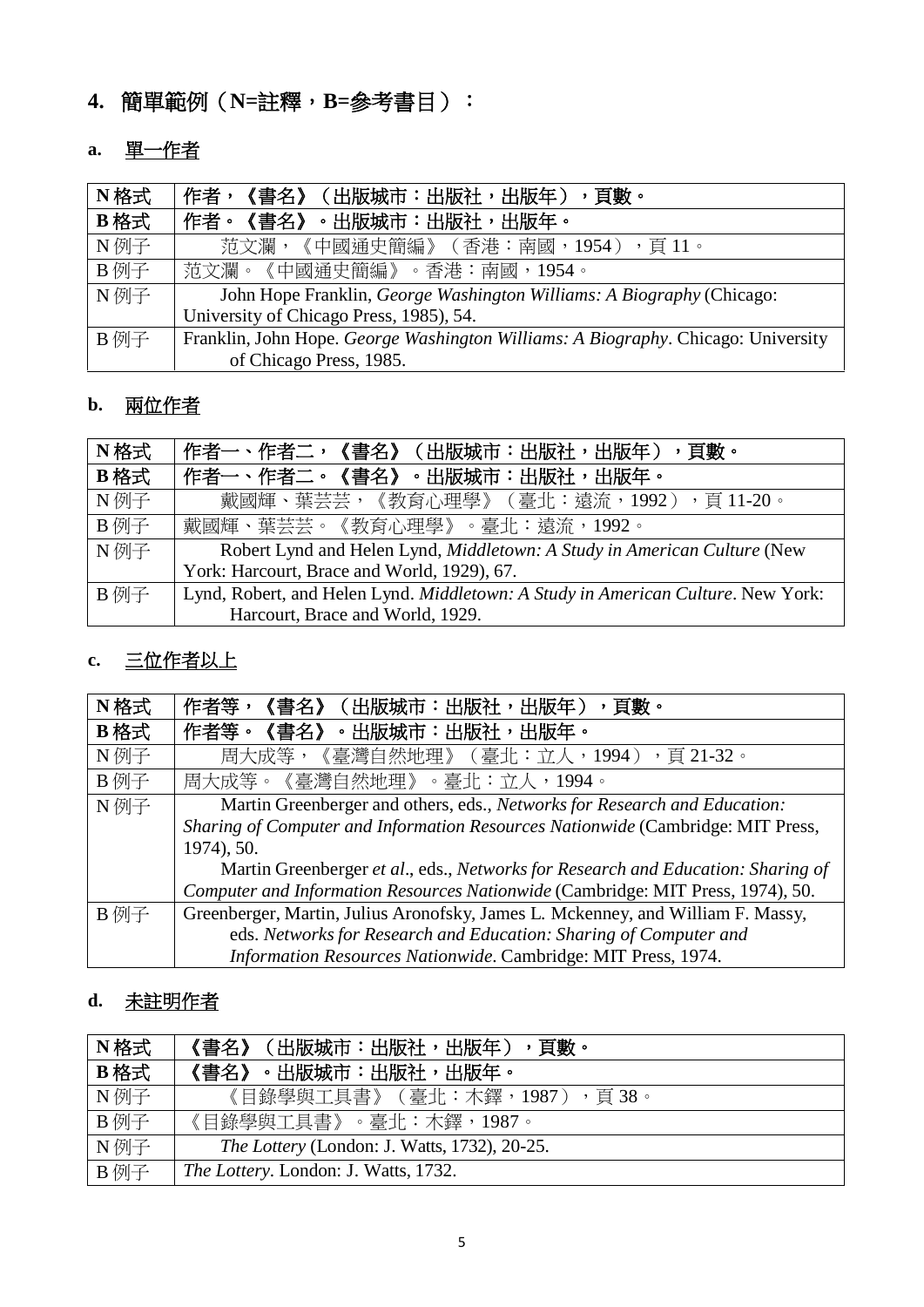## **e.** 未註明年份

1) 若從其他資源找到年份

| N格式  | 作者,《書名》(出版城市:出版社,〔出版年〕),頁數。                           |
|------|-------------------------------------------------------|
| B格式  | 作者。《書名》。出版城市:出版社,〔出版年〕。                               |
| N 例子 | 《目錄學與工具書》(臺北:木鐸,〔1987〕),頁 38。                         |
| B 例子 | 《目錄學與工具書》。臺北:木鐸,〔1987〕。                               |
| N 例子 | <i>The Lottery</i> (London: J. Watts, [1732]), 20-25. |
| B 例子 | <i>The Lottery.</i> London: J. Watts, [1732].         |

2) 估計年份可能年份

| N格式  | 作者,《書名》(出版城市:出版社,〔出版年?〕),頁數。                           |
|------|--------------------------------------------------------|
| B格式  | 作者。《書名》。出版城市:出版社,〔出版年?〕。                               |
| N例子  | 《目錄學與工具書》(臺北:木鐸,〔1987?〕),頁 38。                         |
| B 例子 | 《目錄學與工具書》。臺北:木鐸,〔1987?〕。                               |
| N 例子 | <i>The Lottery</i> (London: J. Watts, [1732?]), 20-25. |
| B 例子 | The Lottery. London: J. Watts, [1732?].                |

3) 大約年份

| N格式  | 作者,《書名》(出版城市:出版社,〔約出版年〕),頁數。                              |
|------|-----------------------------------------------------------|
| B格式  | 作者。《書名》。出版城市:出版社,〔約出版年〕。                                  |
| N 例子 | 《目錄學與工具書》(臺北:木鐸,〔約 1980〕),頁 38。                           |
| B 例子 | 《目錄學與工具書》。臺北:木鐸,〔約 1980〕。                                 |
| N 例子 | <i>The Lottery</i> (London: J. Watts, [ca. 1730]), 20-25. |
| B 例子 | <i>The Lottery.</i> London: J. Watts, [ca. 1730].         |

4) 確定年代,但不知準確年份。

| N格式  | 作者,《書名》(出版城市:出版社,〔xxx- 〕),頁數。                         |
|------|-------------------------------------------------------|
| B格式  | 作者。《書名》。出版城市:出版社,〔xxx- 〕。                             |
| N例子  | 《目錄學與工具書》(臺北:木鐸,〔198-〕),頁 38。                         |
| B 例子 | 《目錄學與工具書》。臺北:木鐸,〔198-〕。                               |
| N 例子 | <i>The Lottery</i> (London: J. Watts, [173-]), 20-25. |
| B 例子 | The Lottery. London: J. Watts, [173-].                |

5) 可能年代

| N格式  | 作者,《書名》(出版城市:出版社,〔xxx-?〕),頁數。                          |
|------|--------------------------------------------------------|
| B格式  | 作者。《書名》。出版城市:出版社,〔xxx-?〕。                              |
| N 例子 | 《目錄學與工具書》(臺北:木鐸,〔198-?〕),頁38。                          |
| B 例子 | 《目錄學與工具書》。臺北:木鐸,〔198-?〕。                               |
| N例子  | <i>The Lottery</i> (London: J. Watts, [173-?]), 20-25. |
| B 例子 | <i>The Lottery.</i> London: J. Watts, [173-?].         |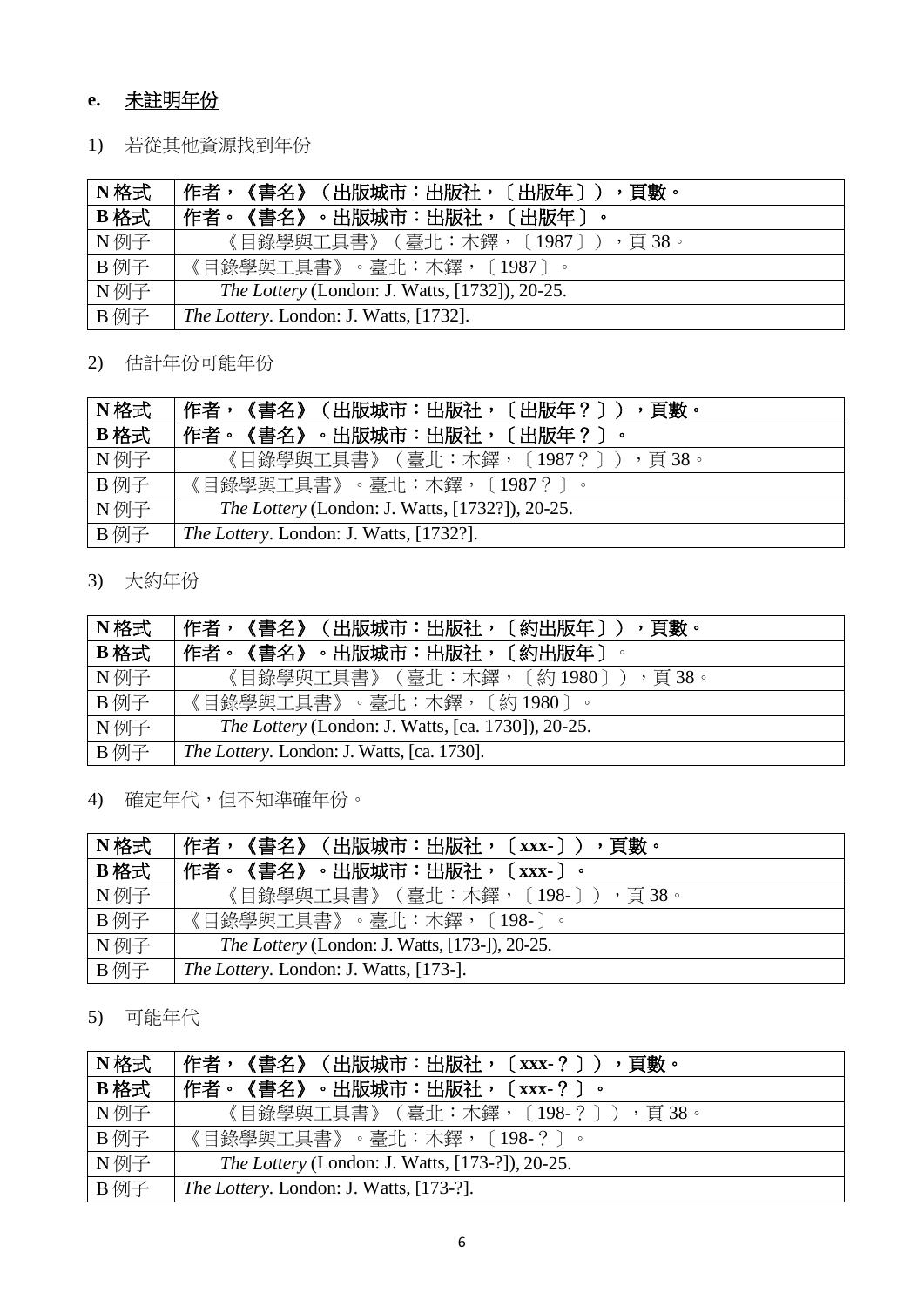## 6) 確定世紀

| N格式  | 作者,《書名》(出版城市:出版社,〔xx--〕),頁數。                          |
|------|-------------------------------------------------------|
| B格式  | 作者。《書名》。出版城市:出版社,〔xx-- 〕。                             |
| N 例子 | 《目錄學與工具書》(臺北:木鐸,〔19--〕),頁 38。                         |
| B例子  | 《目錄學與工具書》。臺北:木鐸,〔19-- 〕。                              |
| N 例子 | <i>The Lottery</i> (London: J. Watts, [17--]), 20-25. |
| B 例子 | <i>The Lottery.</i> London: J. Watts, [17--].         |

## 7) 可能世紀

| N 格式 | 作者,《書名》(出版城市:出版社,〔xx--?〕),頁數。                          |
|------|--------------------------------------------------------|
| B格式  | 作者。《書名》。出版城市:出版社,〔xx--?〕。                              |
| N 例子 | 《目錄學與工具書》(臺北:木鐸,〔19--?〕),頁 38。                         |
| B 例子 | 《目錄學與工具書》。臺北:木鐸,〔19--?〕。                               |
| N例子  | <i>The Lottery</i> (London: J. Watts, [17--?]), 20-25. |
| B例子  | <i>The Lottery.</i> London: J. Watts, [17--?].         |

### 8) 未有任何年份資料

| ∣N格式 | 作者,《書名》(出版城市:出版社,年份不詳),頁數。                           |
|------|------------------------------------------------------|
| B格式  | 作者。《書名》。出版城市:出版社,年份不詳。                               |
| N例子  | 《目錄學與工具書》(臺北:木鐸,年份不詳),頁 38。                          |
| B 例子 | 《目錄學與工具書》。臺北:木鐸,年份不詳。                                |
| N例子  | <i>The Lottery</i> (London: J. Watts, n. d.), 20-25. |
| B例子  | <i>The Lottery.</i> London: J. Watts, n.d.           |

#### **f.** 編輯著作

| N格式  | 作者編,<br>《書名》,x 版(出版城市:出版社,出版年),頁數。                                                                |  |
|------|---------------------------------------------------------------------------------------------------|--|
| B格式  | 作者編。《書名》。x 版。出版城市:出版社,出版年。                                                                        |  |
|      | 中文版次用: x 版,修訂 x 版等。英文版次書寫方式參考 Turabian 第 283-4 頁。                                                 |  |
| N 例子 | 趙松僑編,《中國自然地理》(臺北:地圖,1984),頁21-30。                                                                 |  |
|      | 謝冰瑩等編譯,《新譯四書讀本》,四版(臺北:三民書局,1970),頁                                                                |  |
|      | $50 \circ$                                                                                        |  |
| B 例子 | 趙松僑編。《中國自然地理》。臺北:地圖,1984。                                                                         |  |
|      | 謝冰瑩等編譯。《新譯四書讀本》。四版。臺北:三民書局,1970。                                                                  |  |
| N例子  | Robert von Hallberg, ed., <i>Canons</i> (Chicago: University of Chicago Press, 1984),             |  |
|      | 225.                                                                                              |  |
|      | Richard Ellmann, ed., <i>James Joyce</i> , 2 <sup>nd</sup> ed. (New York: Oxford University Press |  |
|      | 1982), 705.                                                                                       |  |
| B 例子 | von Hallberg, Robert, ed. Canons. Chicago: University of Chicago Press, 1984.                     |  |
|      | Ellmann, Richard, ed. James Joyce. 2 <sup>nd</sup> ed. New York: Oxford University Press, 1982.   |  |
|      | 註:von Hallberg, Robert 在英文書目中,是按 H 排列,而非按 v 排列。                                                   |  |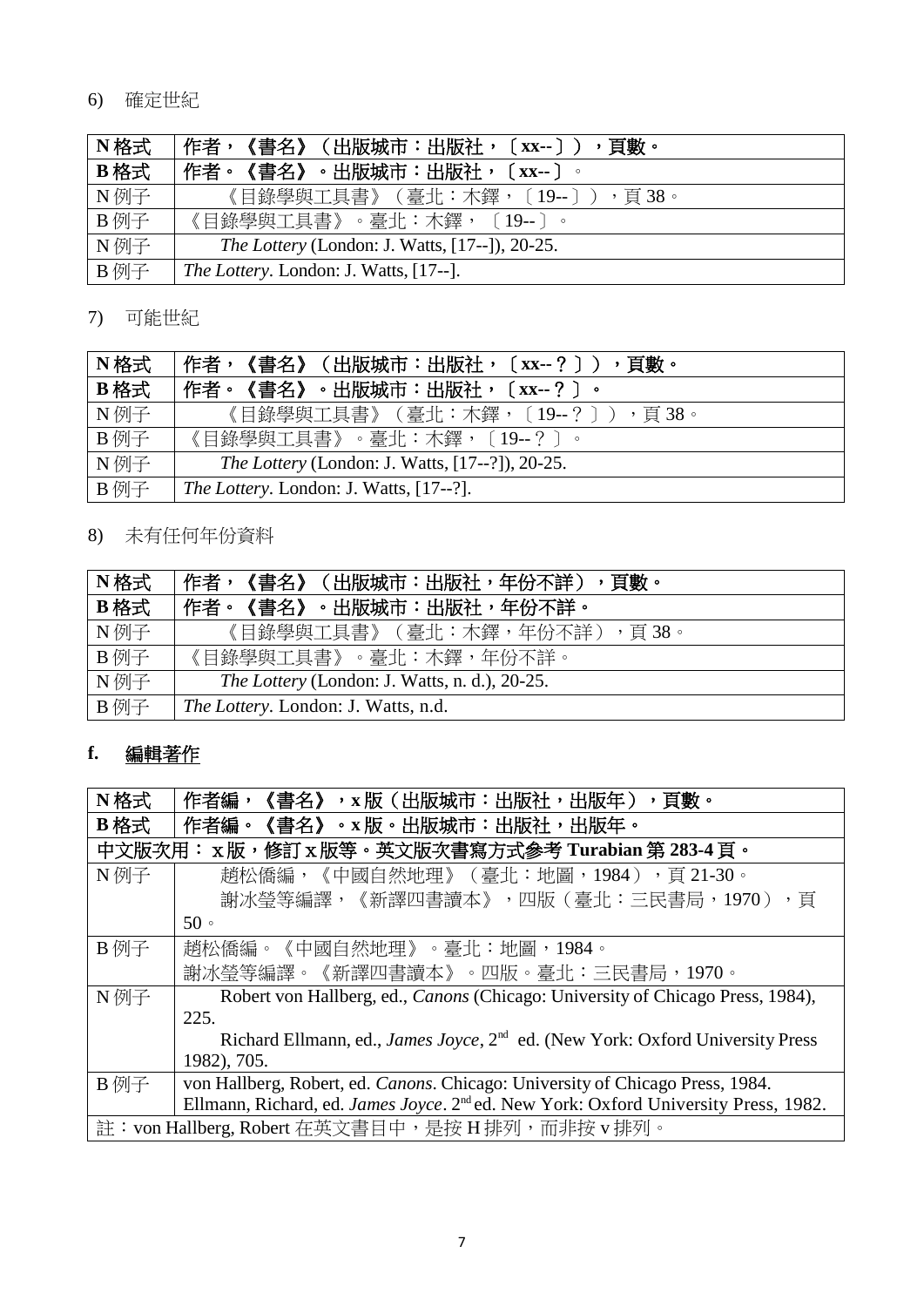# **g.** 書中文章

| N格式  | (文章名 ),編者,《書名》,x 版(出版城市:出版社,出版年)<br>,頁<br>作者,                                         |
|------|---------------------------------------------------------------------------------------|
|      | 數。                                                                                    |
| B格式  | 〈文章名〉。編者,《書名》,總頁數。x 版。出版城市:出版社,出版<br>作者。                                              |
|      | 年。                                                                                    |
| N 例子 | 陳國權,〈息的境界和修持〉,鄧紹光編,《與造物者同遊》(香港:紐                                                      |
|      | 約神學教育中心,2002),頁9。                                                                     |
|      | 陳國權,〈息的境界和修持〉,鄧紹光編,《與造物者同遊》,二版(香                                                      |
|      | 港:紐約神學教育中心,2003),頁9。                                                                  |
| B 例子 | 陳國權。〈息的境界和修持〉。鄧紹光編,《與造物者同遊》,頁 1-26。香                                                  |
|      | 港:紐約神學教育中心,2002。                                                                      |
|      | 陳國權。〈息的境界和修持〉。鄧紹光編,《與造物者同遊》,頁 1-26。二                                                  |
|      | 版。香港:紐約神學教育中心,2003。                                                                   |
| N 例子 | Mary Higdon Beech, "The Domestic Realm in the Lives of Hindu Women in                 |
|      | Calcutta," in Separate Worlds: Studies of Purdah in South Asia, ed. Hanna Papanek and |
|      | Gail Minault, 2 <sup>nd</sup> ed. (Delhi: Chanakya, 1982), 115.                       |
| B 例子 | Beech, Mary Higdon. "The Domestic Realm in the Lives of Hindu Women in                |
|      | Calcutta." In Separate Worlds: Studies of Purdah in South Asia, ed. Hanna             |
|      | Papanek and Gail Minault, 110-38. 2 <sup>nd</sup> ed. Delhi: Chanakya, 1982.          |

# **h.** 轉引

|                            | 若引用之資料為二手資料,必須同時註明一、二手資料,一般採用第 1 例之方法,〔一手                         |
|----------------------------|-------------------------------------------------------------------|
| 資料〕                        | ,轉引至〔二手資料〕。若需强調二手資料來源,則可採用第2例之方法,〔二手                              |
| 資料〕                        | ,轉引自〔一手資料〕。                                                       |
| N 格式 1                     | 作者,《書名》(出版城市:出版社,出版年),總頁數,轉引至作者,                                  |
|                            | 《書名》(出版城市:出版社,出版年),頁數。                                            |
| N 格式 2                     | 作者,《書名》。出版城市:出版社,出版年),頁數,轉引自作者,《書                                 |
|                            | 名》(出版城市:出版社,出版年),總頁數。                                             |
| B 格式 1                     | 作者。《書名》。出版城市:出版社,出版年,總頁數。轉引至作者,《書名》                               |
|                            | (原文),頁數。出版城市:出版社,出版年。                                             |
| B 格式 2                     | 作者。《書名》(原文)。出版城市:出版社,出版年,頁數。轉引自作者,                                |
|                            | 《書名》,總頁數。出版城市:出版社,出版年。                                            |
| N 例子 1                     | 蔣智由,《中國人種考》(上海:華通書局,1929),頁 26-33,轉引至                             |
|                            | 拉克伯里,《支那太古文明西源論》(芝加哥:芝加哥大學出版社,1984),                              |
|                            | 頁5。                                                               |
| $N$ 例子 2                   | 拉克伯里,《支那太古文明西源論》(芝加哥:芝加哥大學出版社,                                    |
|                            | 1984),頁5,轉引自蔣智由,《中國人種考》(上海:華通書局,1929),頁                           |
|                            | $26 - 33$                                                         |
| B 例子 1                     | 蔣智由。《中國人種考》。上海:華通書局,1929,頁 26-33。轉引至拉克伯                           |
|                            | 《支那太古文明西源論》(Western Origin the Early Chinese Civilization),<br>里, |
|                            | 頁 5。芝加哥:芝加哥大學出版社,1984。                                            |
| $B \cancel{\emptyset}$ 子 2 | 拉克伯里。《支那太古文明西源論》(Western Origin the Early Chinese                 |
|                            | Civilization)。芝加哥:芝加哥大學出版社,1984,頁5。轉引自蔣智由,                        |
|                            | 《中國人種考》,頁 26-33。上海:華通書局,1929。                                     |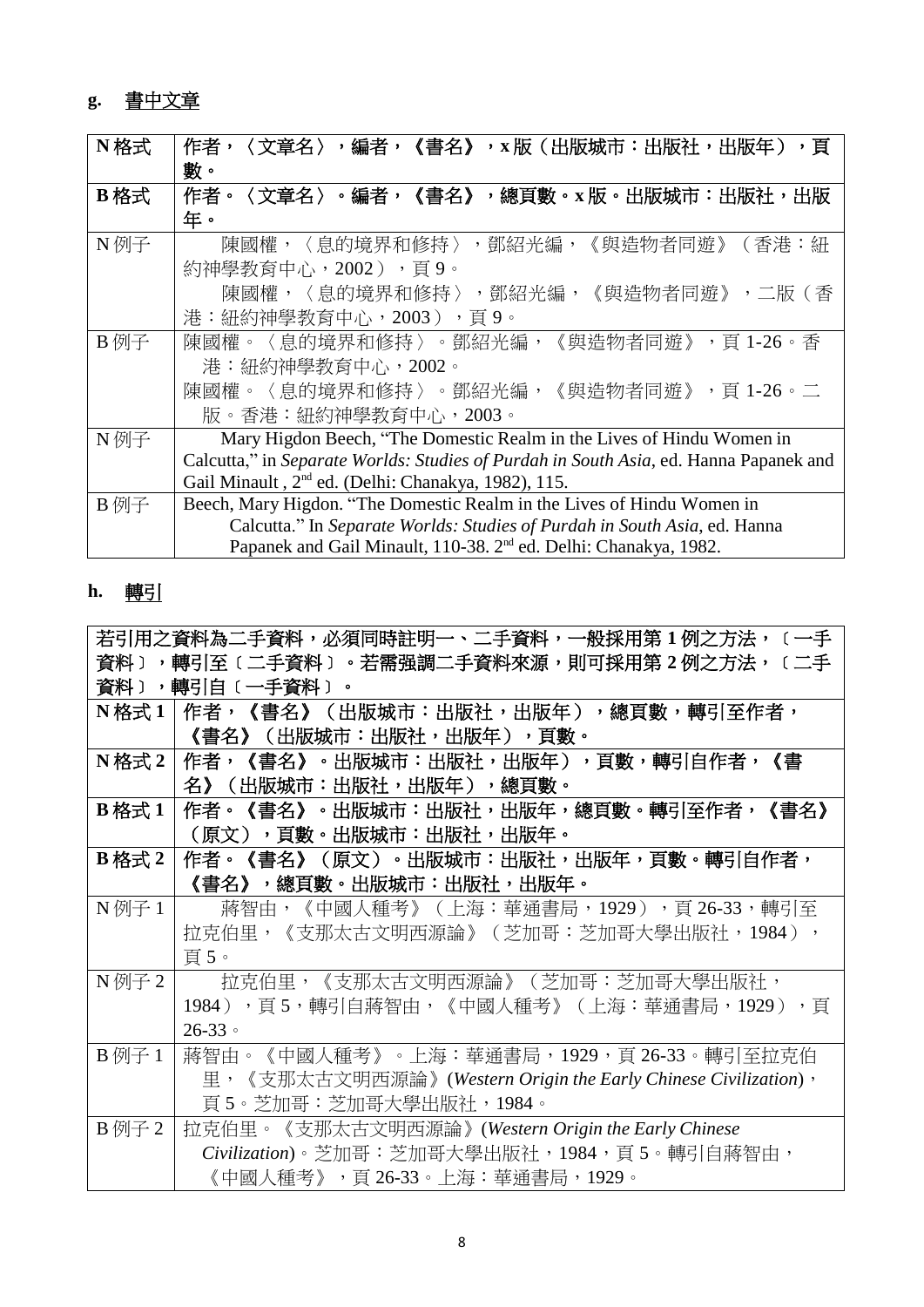| $N$ 例子 1 | Louis Zukofsky, "Sincerity and Objectification," Poetry 37 (February 1931): 269,         |
|----------|------------------------------------------------------------------------------------------|
|          | quoted in Bonnie Costello, Marianne Moore: Imaginary Possessions (Cambridge:             |
|          | Harvard University Press, 1981), 78.                                                     |
|          | Roland Barthes, "La mort de l'auteur" (The death of the author), Manteia, vol. 5         |
|          | (1968); trans. Stephen Heath in <i>Image/Music/Text</i> (New York: Hill and Wang, 1977), |
|          | 147; quoted in Wayne C. Booth, Critical Understanding: The Powers and Limits of          |
|          | Pluralism (Chicago: University of Chicago Press, 1979), 372-73.                          |
| N 例子 2   | Bonnie Costello, Marianne Moore: Imaginary Possessions (Cambridge: Harvard               |
|          | University Press, 1981), 78, quoting Louis Zukofsky, "Sincerity and Objectification,"    |
|          | Poetry 37 (February 1931): 269.                                                          |
| B 例子 1   | Barthes, Roland. "La mort de l'auteur" (The death of the author). Manteia, vol. 5        |
|          | (1968). Translated by Stephen Heath in <i>Image/Music/Text</i> . New York: Hill and      |
|          | Wang, 1977, 147. Quoted in Wayne C. Booth, Critical Understanding: The                   |
|          | Powers and Limits of Pluralism, 372-73. Chicago: University of Chicago Press,            |
|          | 1979.                                                                                    |

# **i.** 翻譯著作

| N格式      | 作者著,譯者譯,《書名》(出版城市:出版社,出版年),頁數。                                                 |
|----------|--------------------------------------------------------------------------------|
| B 格式     | 作者著(原文)。譯者譯。《書名》(原文)。出版城市:出版社,出版年。                                             |
|          | 若由原文翻成英文,建議書目中放入原文、英文及中文三種語文「書名」資料,以方便讀                                        |
|          | 者進深研究。書目中作者姓名,若有中譯,先放中譯,而括弧內以其原文名為主。除中文                                        |
|          | 譯者外,其他譯文之譯者姓名不必放入。                                                             |
| N 例子     | 麥克魯漢著,葉明德譯,《傳播工具新論》(臺北:巨流,1987),頁                                              |
|          | $122 \cdot$                                                                    |
|          | 潘霍華著,鄧肇明等譯,《追隨基督》(香港:道聲,2000),頁 20-                                            |
|          | $21 \circ$                                                                     |
|          | 朋霍費爾著,胡其鼎譯,《倫理學》(香港:漢語基督教文化研究所,                                                |
|          | $2000)$ , 頁12。                                                                 |
| B 例子     | 麥克魯漢著(Marshall McLuhan)。葉明德譯。《傳播工具新論》(Understanding                            |
|          | <i>Media: The Extensions of Man</i> )。臺北: 巨流, 1987。                            |
|          | 潘霍華著(Dietrich Bonhoeffer)。鄧肇明等譯。《追隨基督》(The Cost of                             |
|          | Discipleship=Nachfolge)。香港:道聲,2000。                                            |
|          | 朋霍費爾著(Dietrich Bonhoeffer)。胡其鼎譯。《倫理學》(Ethik)。香港:漢語基                            |
|          | 督教文化研究所,2000。                                                                  |
| N 例子     | Jean Anouilh, The Lark, trans. Christopher Fry (London: Methuen, 1955), 86.    |
| B 例子     | Anouilh, Jean. The Lark. Translated by Christopher Fry. London: Methuen, 1955. |
|          | 中國作者使用化名,則於化名後括號放入真名;例:毛毛(鄧榕)。若為非中國作者使                                         |
|          | 用化名,則根據 Turabian 原則,「註釋」使用化名即可,但「書目」英文名部份,化名及                                  |
| 真名兩者均放人。 |                                                                                |
| N 例子     | 克利馬科斯著,陸興華譯,《論懷牉者》(香港:漢語基督教文化研究所,                                              |
|          | 1995),頁31。                                                                     |
| B 例子     | 克利馬科斯著(Johannes Climacus=S. Aa. Kierkegaard)。陸興華譯。《論懷疑者》                       |
|          | (De omnibus dubitandum est)。香港:漢語基督教文化研究所, 1995。                               |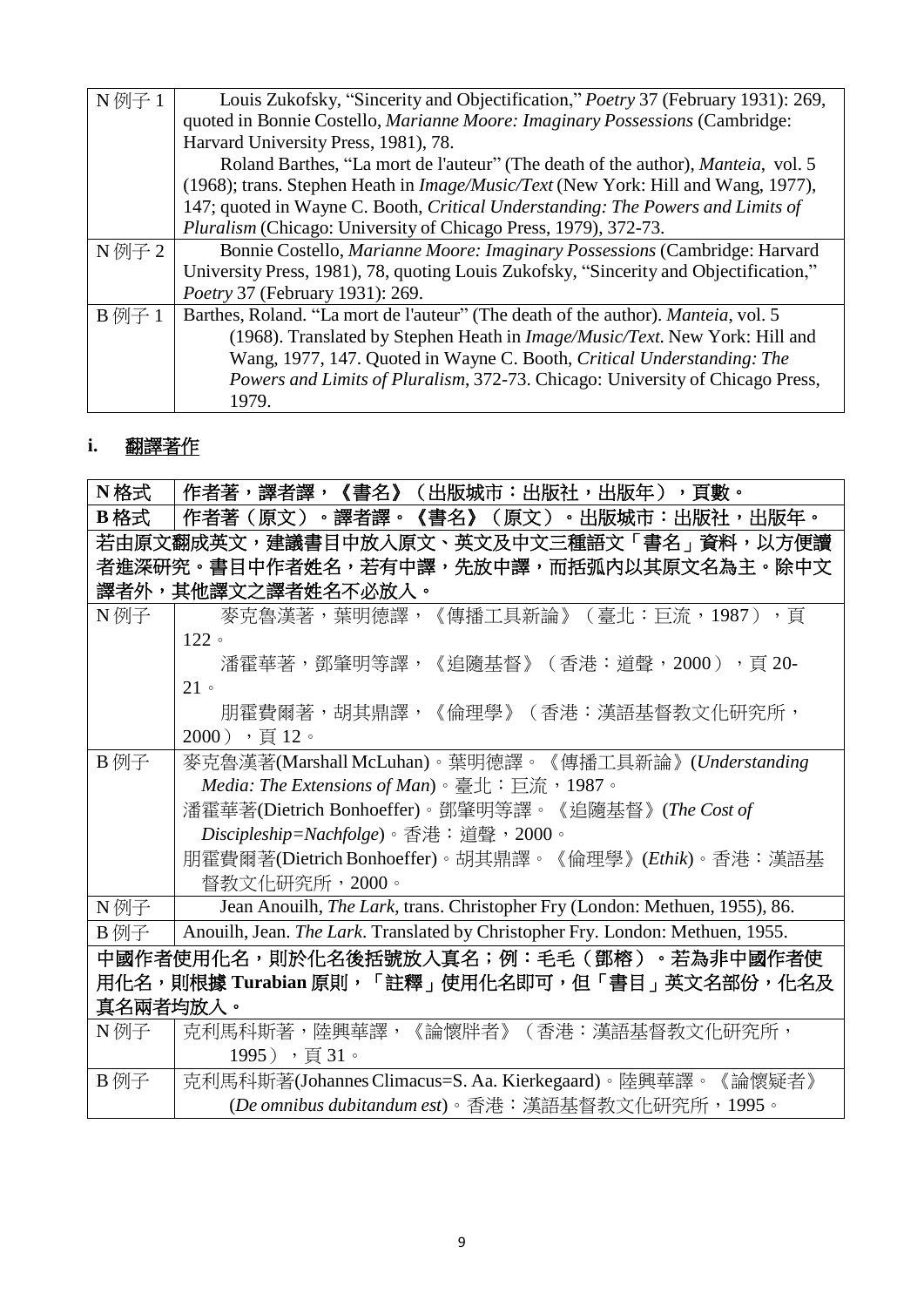# **j.** 期刊

| N格式  | 《期刋名》,期x(年份):頁數。<br>作者,<br>〈文章名〉<br>$\bullet$                                      |  |
|------|------------------------------------------------------------------------------------|--|
| B格式  | 作者。〈文章名〉。《期刋名》。期x(年份):總頁數。                                                         |  |
| N 例子 | 王振鵠,〈文化中心圖書館之規劃〉,《中國圖書館學會會報》,期30                                                   |  |
|      | $(1978) :$ 頁 19。                                                                   |  |
|      | 董芳苑,〈祖先崇拜問題商榷〉,《臺灣神學論刋》,卷 5,期 2                                                    |  |
|      | $(1978)$ :頁 22。                                                                    |  |
|      | 若祖先崇拜為一特定名詞,則                                                                      |  |
|      | 董芳苑,〈"祖先崇拜"問題商榷〉,《臺灣神學論刋》,卷 5,期 2                                                  |  |
|      | $(1978)$ :頁 22。                                                                    |  |
|      | 若祖先崇拜為一書名,則                                                                        |  |
|      | 董芳苑,〈《祖先崇拜》問題商榷〉,《臺灣神學論刋》,卷 5,期 2                                                  |  |
|      | $(1978)$ : 頁 22。                                                                   |  |
| B 例子 | 王振鵠。〈文化中心圖書館之規劃〉。《中國圖書館學會會報》。期 30                                                  |  |
|      | $(1978)$ : 頁 18-23。                                                                |  |
|      | 董芳苑。〈祖先崇拜問題商榷〉。《臺灣神學論刋》。卷 5,期 2(1978):                                             |  |
|      | 頁 22-40。                                                                           |  |
| N 例子 | Richard Jackson, "Running down the Up-Escalator: Regional Inequality in Papua      |  |
|      | New Guinea," Australian Geographer 14 (May 1979): 180.                             |  |
| B 例子 | Jackson, Richard. "Running down the Up-Escalator: Regional Inequality in Papua New |  |
|      | Guinea." Australian Geographer 14 (May 1979): 175-84.                              |  |

# **k.** 雜誌

| N 格式 1         | 作者,<br>《雜誌名》<br>,日期,頁數。<br>文章名                                                 |
|----------------|--------------------------------------------------------------------------------|
| $N$ 格式 $2$     | ,卷x,期x(日期):頁數。<br>作者,<br>《雜誌名》<br>文章名)                                         |
| B 格式 1         | 《雜誌名》<br>,日期,總頁數。<br>作者。<br>文章名<br>۰                                           |
| B 格式 2         | 。卷 x,期 x(日期)<br>作者。<br>文章名)<br>《雜誌名》<br>:總頁數。<br>$\bullet$                     |
| N 例子 1         | 〈如何解決公務人員住的困難〉,《中國論壇》<br>陳惠戎,<br>,1976年7月24                                    |
|                | $\boxminus$ , 頁38。                                                             |
| $N$ 例子 2       | ,卷2,期3(2002年7月):頁 12。<br>陳國權,<br>〈默想的藝術〉<br>《恩福》<br>$\cdot$                    |
| $B \noplus 1$  | ,1976年7月24日,<br>陳惠戎。〈如何解決公務人員住的困難〉。《中國論壇》                                      |
|                | 頁 37-40。                                                                       |
| B 例子 2         | 〈默想的藝術〉。《恩福》。卷2,期3(2002年7月):頁12。<br>陳國權。                                       |
| N 例子 1         | Bruce Weber, "The Myth Maker: The Creative Mind of Novelist E. L. Doctorow,"   |
|                | New York Times Magazine, 20 October 1985, 42.                                  |
| N 例子 2         | Robert Karen, "Becoming Attached," Atlantic 265, no. 2 (February 1990): 54-55. |
| B 例子 1         | Weber, Bruce. "The Myth Maker: The Creative Mind of Novelist E. L. Doctorow."  |
|                | New York Times Magazine, 20 October 1985, 42.                                  |
| $B \sqrt{m+2}$ | Karen, Robert. "Becoming Attached." Atlantic 265, no. 2 (1990): 35-70.         |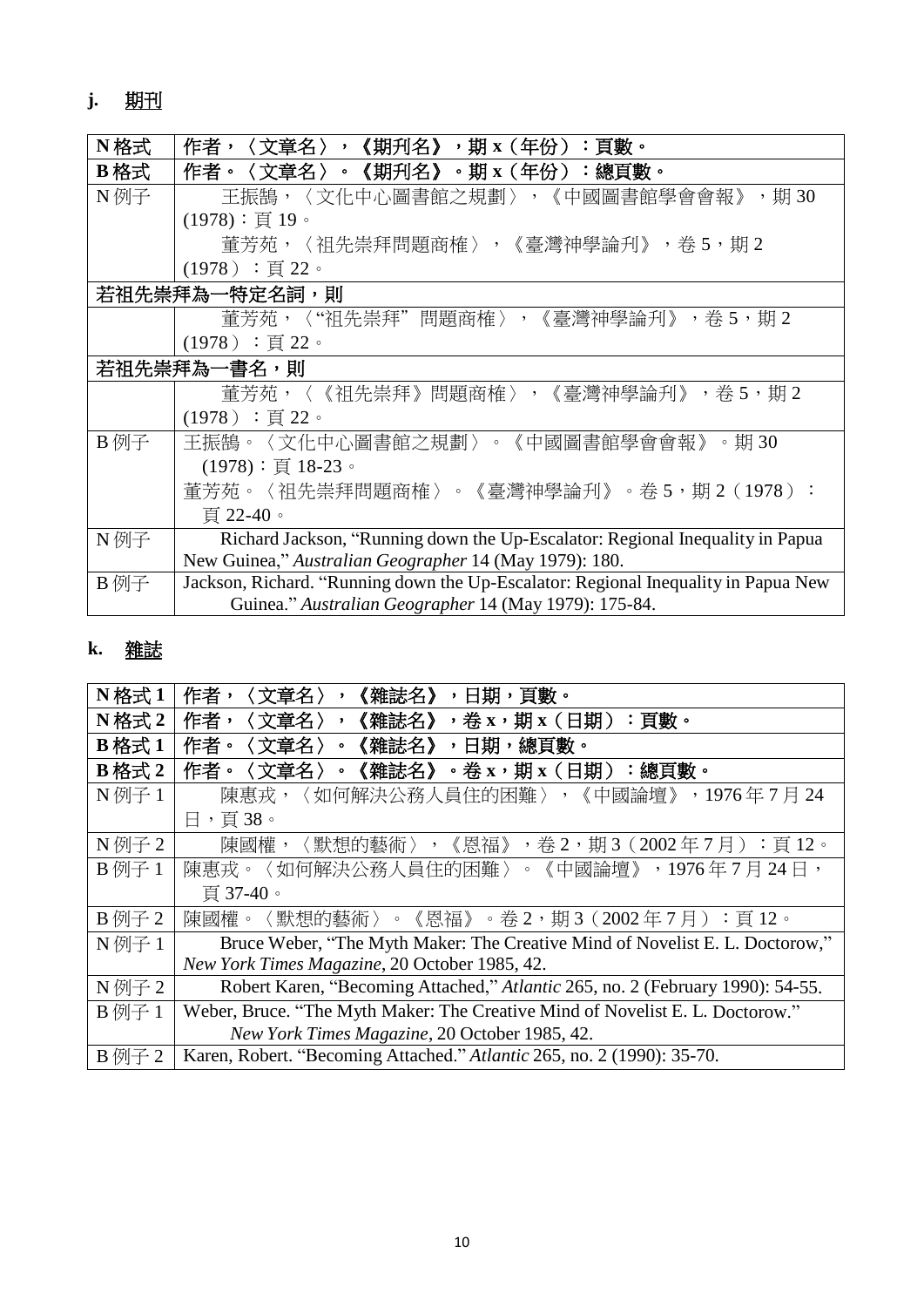# **l.** 年鑑、百科全書、字典

| N格式  | 〈文章名〉,《書名》(出版城市:出版社,出版年),頁數。<br>作者,                                                 |
|------|-------------------------------------------------------------------------------------|
| B 格式 | 〈文章名〉。《書名》,總頁數。出版城市:出版社,出版年。<br>作者。                                                 |
|      | 著名的百科全書通常不必列出出版城市等資料,但需列名版數,一些常用工具書可用簡                                              |
|      | 寫(例:ABD=Anchor Bible Dictionary)。某些長篇的條目,往往由不同作者撰寫其中                                |
|      | 不同部份,故需列明修目的分部作者及題目,参英文例 3。                                                         |
| N 例子 | 王珮琪、余遠盛,〈圖書館學書目提要〉,《中華民國圖書館年鑑》<br>(臺                                                |
|      | 北:中央圖書館,1981),頁 287。                                                                |
|      | 《東方百科全書》,下冊,郭廷以,〈中國歷史〉。                                                             |
|      | 《聖經辭典》,韓承良,〈死亡〉。                                                                    |
| B 例子 | 王珮琪、余遠盛。〈圖書館學書目提要〉。《中華民國圖書館年鑑》,頁 280-                                               |
|      | 87。臺北:中央圖書館,1981。                                                                   |
|      | 《東方百科全書》。下冊。郭廷以,〈中國歷史〉。                                                             |
|      | 《聖經辭典》。韓承良,〈死亡〉。                                                                    |
| N 例子 | G.M. Wilson, "A Survey of the Social Business Use of Arithmetic," in                |
|      | Sixteenth Yearbook of the National Society for the Study of Education (Bloomington: |
|      | Public School Publishing Co., 1917), 21.                                            |
|      | Morris Jastrow, "Nebo," in <i>Encyclopaedia Britannica</i> , 11 <sup>th</sup> ed.   |
|      | Robert P. Carroll, "Israel, History of (Post-Monarchic Period)," in ABD 3:567-76.   |
| B 例子 | Wilson, G. M. "A Survey of the Social Business Use of Arithmetic." In Sixteenth     |
|      | Yearbook of the National Society for the Study of Education, 20-22.                 |
|      | Bloomington: Public School Publishing Co., 1917.                                    |

## **m.** 報紙

| N格式                                                                                            | 〈文章〉,《報紙名》,x 版,日期,版次。<br>作者,                                                                   |  |
|------------------------------------------------------------------------------------------------|------------------------------------------------------------------------------------------------|--|
| B格式                                                                                            | 〈文章〉。《報紙名》,x 版,日期,版次。<br>作者。                                                                   |  |
| N例子                                                                                            | 陳浩,〈以創新、突破、超越作法辦好本次選舉〉,《中國時報》<br>,國際                                                           |  |
|                                                                                                | 版,1975年6月20日,版2。                                                                               |  |
| B 例子                                                                                           | 陳浩。〈以創新、突破、超越作法辦好本次選舉〉。《中國時報》,國際版,                                                             |  |
|                                                                                                | 1975年6月20日,版2。                                                                                 |  |
|                                                                                                | 同一篇文章第二次出現時:                                                                                   |  |
| N格式                                                                                            | 作者,〈文章〉,版次。                                                                                    |  |
| N 例子                                                                                           | 陳浩,〈以創新、突破、超越作法辦好本次選舉〉,版 2。                                                                    |  |
|                                                                                                | News items from daily papers are rarely listed separately in a bibliography or reference list. |  |
| If a newspaper is cited only once or twice, a note or a parenthetical reference in the text is |                                                                                                |  |
| sufficient.                                                                                    |                                                                                                |  |
| N例子                                                                                            | Tyler Marshall, "200 <sup>th</sup> Birthday of Grimms Celebrated," Los Angeles Times, 15       |  |
|                                                                                                | March 1985, sec. 1A, p. 3.                                                                     |  |

# **n.** 機關、學校為作者

| N格式  | 機關<br>/學校名,<br>頁數<br>(出版城市:出版社,出版年)<br>《書名》   |
|------|-----------------------------------------------|
| B格式  | 機關<br>/壆校名。<br>。出版城市:出版社,出版年。<br>《書名》         |
| N 例子 | 中國圖書館學會<br>《圖書館標準》<br>(臺北:正中書局,1965)<br>、,頁2。 |
| B 例子 | 《圖書館標準》<br>中國圖書館學會。<br>。臺北:正中書局,1965。         |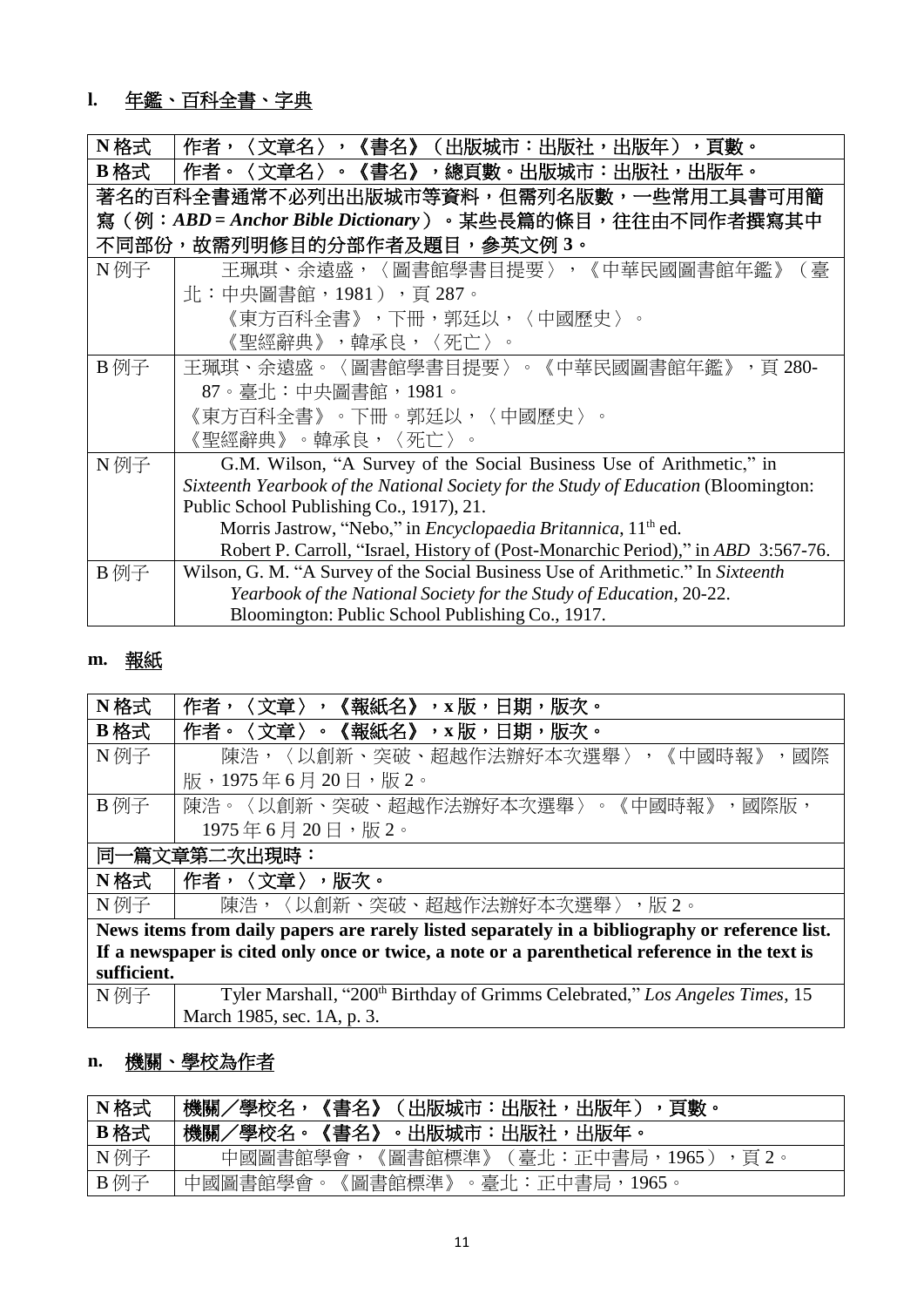| N 例子 | American Library Association, Young Adult Services Division, Services           |
|------|---------------------------------------------------------------------------------|
|      | Statement Development Committee, Directions for Library Service to Young Adults |
|      | (Chicago: American Library Association, 1978), 25.                              |
| B例子  | American Library Association, Young Adult Services Division, Services Statement |
|      | Development Committee. Directions for Library Service to Young Adults.          |
|      | Chicago: American Library Association, 1978.                                    |

## **o.** 全集之一部份

| N格式   | 《書名》,第x冊,作者名,《此冊書名》(出版城市:出版社,出<br>編者編,                                             |
|-------|------------------------------------------------------------------------------------|
|       | ,頁數。<br>版年)                                                                        |
| B格式   | 《書名》。第x冊,作者名,《此冊書名》。出版城市:出版社,出<br>編者編。                                             |
|       | 版年。                                                                                |
|       | 若為書中之文章,先給文章資料,再給書資料,由小到大。但若為大部頭書中 之 一本                                            |
|       | 書,則資料由大到小,亦即先給整部頭之名稱資料,再給此本書之資料 ( o, p 兩點均以此                                       |
| 原則為準) | $\bullet$                                                                          |
| N 例子  | 正中書局編,《徐訏全集》,第一冊,徐訏,《風蕭蕭》<br>(臺北:正中書                                               |
|       | 局,1966),頁2。                                                                        |
| B 例子  | 正中書局編。《徐訏全集》。第一冊,徐訏,《風蕭蕭》。臺北:正中書局,                                                 |
|       | 1966                                                                               |
| N 例子  | The Complete Works of Samuel Taylor Coleridge, ed. W. G. T. Shedd, vol. 1, Aids to |
|       | Reflection (New York: Harper & Bros., 1884), 18.                                   |
| B 例子  | Coleridge, Samuel Taylor. The Complete Works of Samuel Taylor Coleridge. Edited by |
|       | W. G. T. Shedd. Vol. 1, Aids to Reflection. New York: Harper & Bros.,              |
|       | 1884.                                                                              |

# **p.** 多部頭書中之一冊

| N格式  | 《書名》,第x冊,作者名,《此冊書名》(出版城市:出版社,出<br>編者編,                                             |
|------|------------------------------------------------------------------------------------|
|      | 版年)<br>,頁數。                                                                        |
| B格式  | 編者編。《書名》。第x冊,作者名,《此冊書名》。出版城市:出版社,出版                                                |
|      | 年。                                                                                 |
|      | 若整套書和其中一冊同作者,則僅寫一名即可(例:去除「羅志淵編,」)                                                  |
| N 例子 | 王雲五主編,《雲五社會科學大辭典》,第三冊,羅志淵編,<br>《政治學》                                               |
|      | (臺北:商務印書館,1971),頁 11。                                                              |
| B 例子 | 王雲五主編。《雲五社會科學大辭典》。第三冊,羅志淵編,《政治學》。臺                                                 |
|      | 北:商務印書館,1971。                                                                      |
| N 例子 | Gordon N. Ray, ed., An Introduction to Literature, vol. 2, The Nature of           |
|      | Drama, by Hubert Hefner (Boston: Houghton Mifflin, 1959), 47-49.                   |
| B 例子 | Ray, Gordon N., ed. An Introduction to Literature. Vol. 2, The Nature of Drama, by |
|      | Hubert Hefner. Boston: Houghton Mifflin, 1959.                                     |

# **q.** 系列作品(叢書)中之一本書

| N格式  | 《書名》<br>,叢書名(出版城市:出版社,出版年)<br>,百數。<br>作者名       |
|------|-------------------------------------------------|
| B格式  | 《書名》。叢書名。出版城市:出版社,出版年。<br>作者名。                  |
| N 例子 | ,《以斯拉記》,天道聖經註釋(香港:天道,1998)<br>區應毓,<br>,頁 25-26。 |
| B 例子 | 。《以斯拉記》。天道聖經註釋。香港:天道,1998。<br>區應毓               |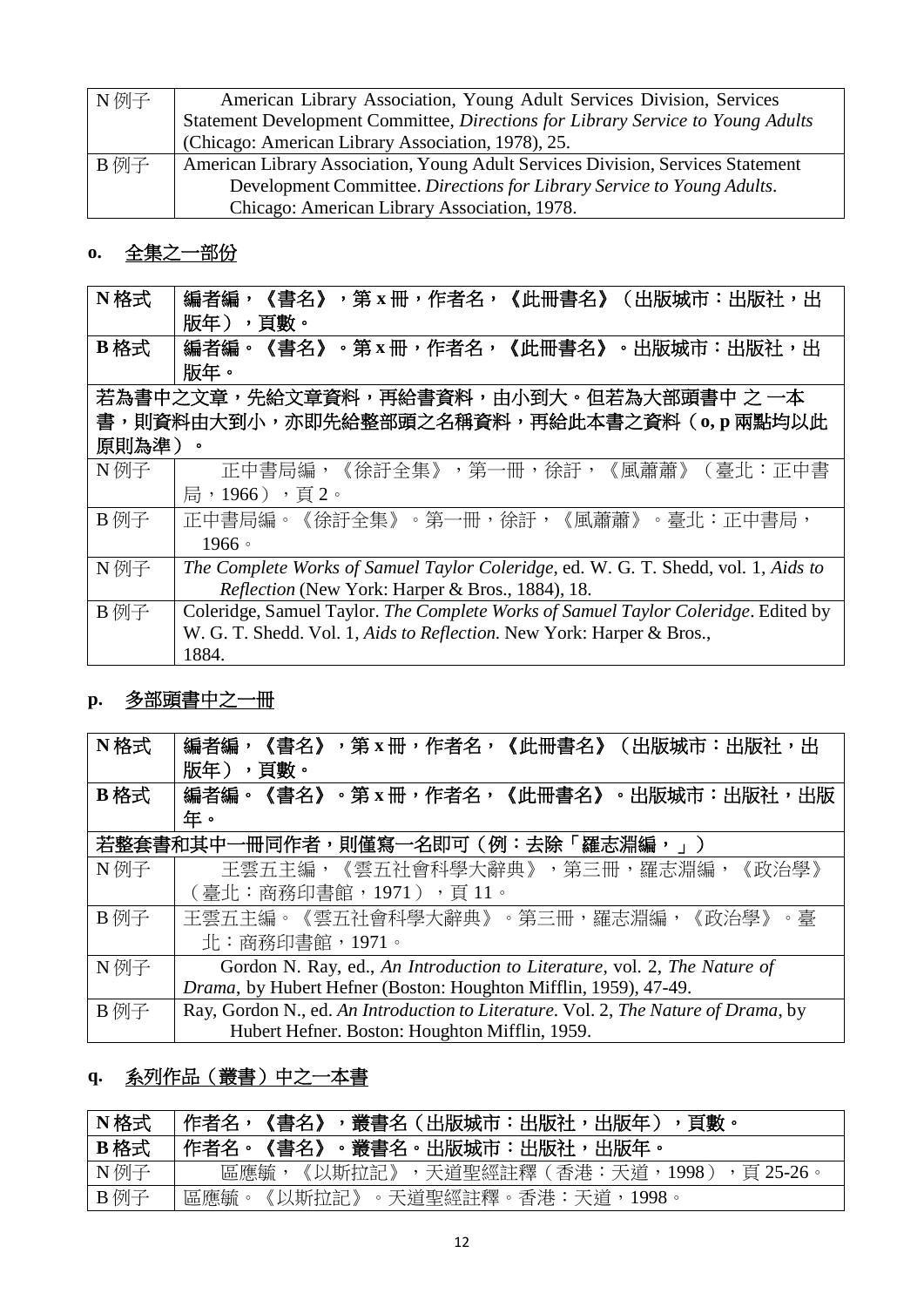| N 例子 | Ellen Pollak, The Poetics of Sexual Myth: Gender and Ideology in the Verse of         |
|------|---------------------------------------------------------------------------------------|
|      | Swift and Pope, Women in Culture and Society (Chicago: University of Chicago          |
|      | Press, 1985), 124.                                                                    |
| B 例子 | Pollak, Ellen. The Poetics of Sexual Myth: Gender and Ideology in the Verse of Swift  |
|      | <i>and Pope</i> . Women in Culture and Society. Chicago: University of Chicago Press, |
|      | 1985.                                                                                 |

## **r.** 老書新印

| N格式  | 作者名,《書名》(出版城市:出版社,出版年),頁數。                                                        |
|------|-----------------------------------------------------------------------------------|
| B格式  | 作者名。《書名》。出版城市:出版社,出版年(首次出版年)。                                                     |
|      | 此部份不採用 Turabian 做法, 参考朱浤源之書。                                                      |
| N 例子 | 劉師培,《中國民族志》(臺北:中國民族學會,1962),頁25-28。                                               |
| B 例子 | 劉師培。《中國民族志》。臺北:中國民族學會,1962 (1934) 。                                               |
| N例子  | Michael David, Toward Honesty in Public Relations (Chicago: Condor                |
|      | Publications, 1968; reprint, New York: B. Y. Jove, 1990), 134-56.                 |
| B 例子 | David, Michael. Toward Honesty in Public Relations. Chicago: Condor Publications, |
|      | 1968. Reprint, New York: B. Y. Jove, 1990.                                        |

## **s.** 古典書籍

| N格式  | (朝代)作者名,《書名》(出版城市:出版社,出版年),頁數。                                                   |
|------|----------------------------------------------------------------------------------|
| B格式  | 。(朝代)作者名。出版城市:出版社,出版年。<br>《書名》                                                   |
|      | 此部份參考林慶彰。《學術論文寫作指引》。臺北:萬卷樓,1996。若仍有疑問,可請教                                        |
|      | 教授中國文化之老師,不論如何,以前後一貫為基本原則。                                                       |
| N 例子 | (宋)朱熹,《四書集注》(臺北:中華書局,1966),頁 10。                                                 |
|      | (宋)朱熹,(清)張伯行集解,《續近思錄》(臺北:世界書局,                                                   |
|      | $1974)$ ,卷 3,頁 10。                                                               |
| B 例子 | 《易學象數論》。(清)黃宗羲。臺北:廣文書局,1981。                                                     |
|      | 《續近思錄》。(宋)朱熹。(清)張伯行集解。臺北:世界書局,1974。                                              |
|      | 註釋若為不同層次(例:書,部,段,章,行),則用句點分開,不空一格。若為同一層                                          |
|      | 次,則用逗點分開,空一格再寫數字。See Turabian, p.151-152.                                        |
| N例子  | Stat. Silv. 1.3.32.                                                              |
|      | Ovid <i>Met.</i> 1.240, 242.                                                     |
|      | Irenaeus Against Heresies 1.8.3.                                                 |
|      | John of the Cross Ascent of Mount Carmel (trans. E. Allison Peer in The          |
|      | complete Works of Saint John of the Cross [London: Burns, Oates, and Washhourne, |
|      | 1934-35]) 2.20.5.                                                                |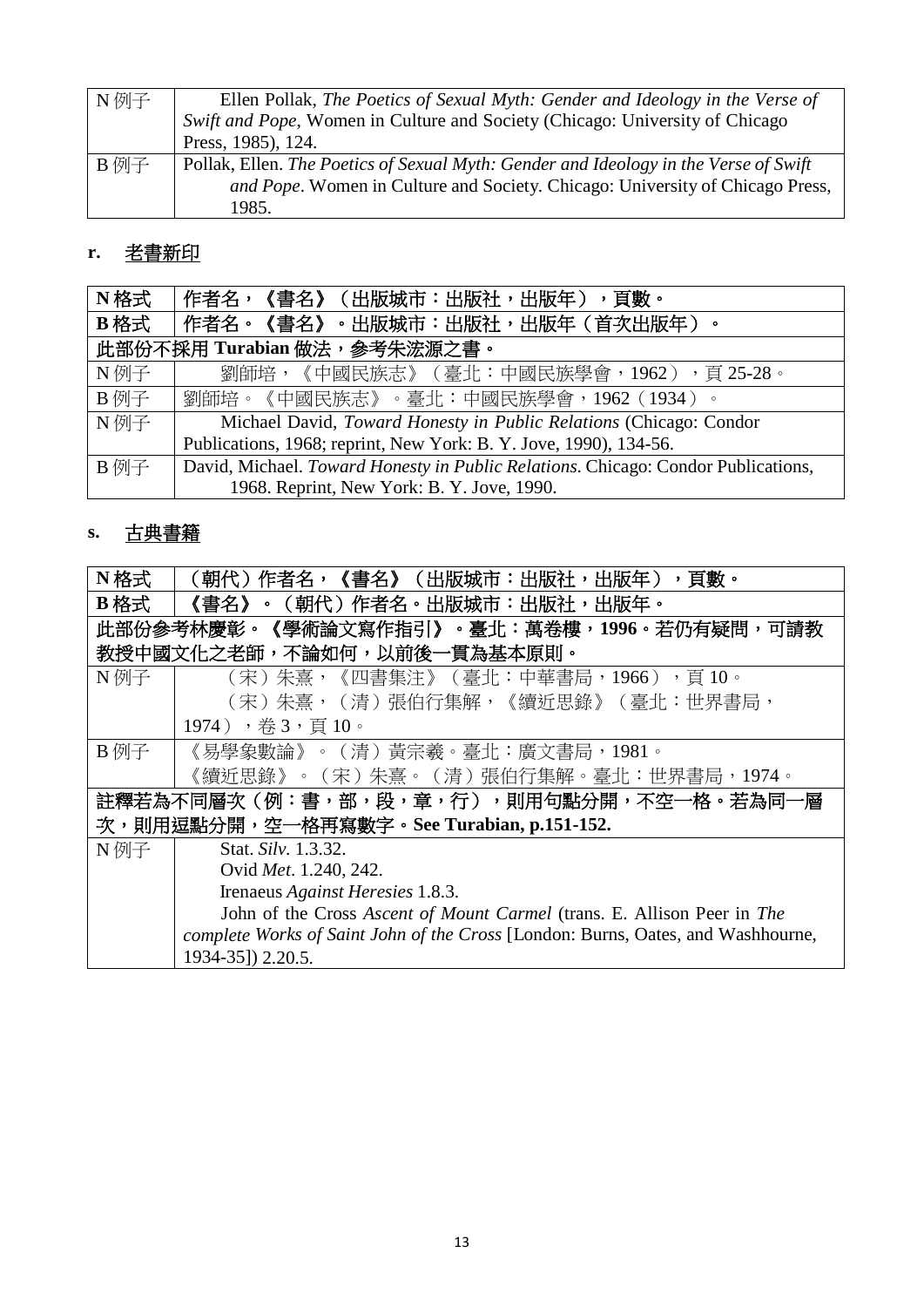#### **t.** 徵引互聯網及有關材料

從網上下載某份文件,須交代以下基本資料:

- 作者姓名
- 文件題目
- 網頁或書名
- 出版及最新版次日期
- 網址
- 瀏覽或下載日期

#### **N** 格式 作者,〈文件或文章名〉,《網頁或書名》,出版日期,**x** 年 **x** 月 **x** 日讀取,網 址。 **B** 格式 作者。〈文件或文章名〉。《網頁或書名》。出版日期。**x** 年 **x** 月 **x** 日讀取。網 址。

#### 1) 徵引個人網址

| N例子  | 劉紀蕙,《個人網頁》, 2003年10月更新, 2004年1月3日讀取,                                    |
|------|-------------------------------------------------------------------------|
|      | http://www.srcs.nctu.edu.tw/joyceliu/。                                  |
| N 例子 | Francis Watson, "Homepage," updated 17 May 2007, accessed 1 June 2007,  |
|      | http://www.abdn.ac.uk/divinity/staff/details.php?id=f.b.watson/.        |
| B例子  | 劉紀蕙。《個人網頁》。2003年10月更新。2004年1月3日讀取。                                      |
|      | http://www.srcs.nctu.edu.tw/joyceliu/。                                  |
| B 例子 | Watson, Francis. "Homepage." Updated 17 May 2007. Accessed 1 June 2007. |
|      | http://www.abdn.ac.uk/divinity/staff/details.php?id=f.b.watson/.        |

#### 2) 徵引機構網址及其著作

| N 例子 | $, 2006$ 年7月23<br>〈做研究找資料五步曲〉,《信義宗神學院圖書館主頁》              |
|------|----------------------------------------------------------|
|      | 日讀取,http://www.lts.edu/spring03/b5/researchsteps_b5.htm。 |
| B 例子 | 〈做研究找資料五步曲〉。《信義宗神學院圖書館主頁》。2006 年 7 月 23 日讀               |
|      | 取。http://www.lts.edu/spring03/b5/researchsteps_b5.htm。   |

#### 3) 徵引網上書

| N 例子 | Fyodor Mikhailovic Dostoevsky, The Brothers Karamazov, PART I, Book I: The          |  |
|------|-------------------------------------------------------------------------------------|--|
|      | History of a Family, Chapter 1: Fyodor Pavlovitch Karamazov, accessed 23 July 2007, |  |
|      | http://fiction.eserver.org/novels/brothers_karamazov.html.                          |  |
| B 例子 | Dostoevsky, Fyodor Mikhailovic. The Brothers Karamazov, PART I, Book I: The         |  |
|      | History of a Family, Chapter 1: Fyodor Pavlovitch Karamazov. Accessed 23 July       |  |
|      | 2007. http://fiction.eserver.org/novels/brothers_karamazov.html.                    |  |
|      | 網上書是一書印刷版的整部或部份之電子版,又或只在網上流傳之書籍文件                                                   |  |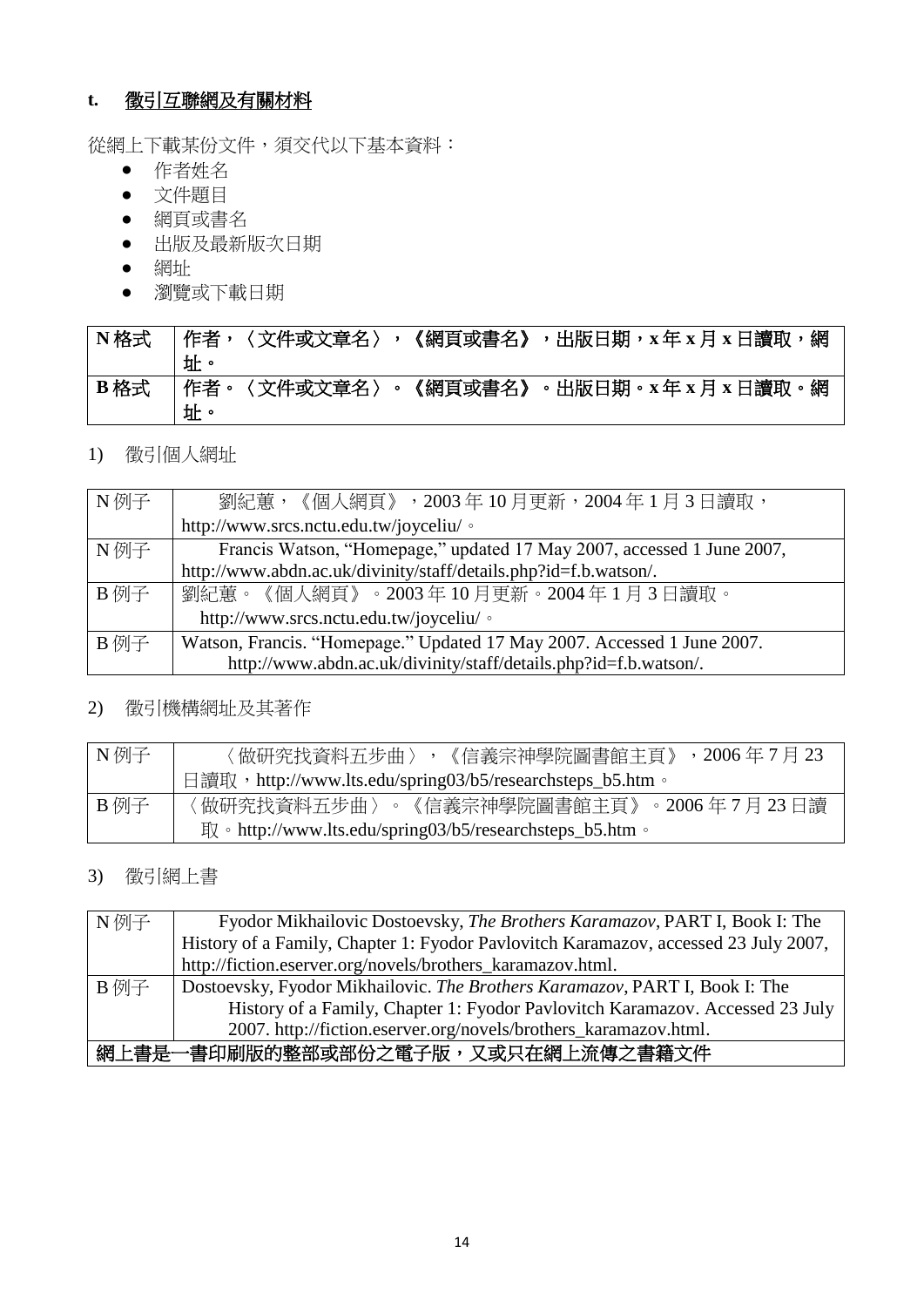#### 4) 徵引網上期刊(ejournal)之文章

| N 例子 | 《神學與教會》第廿七卷,第一<br>謝秀雄,〈由聖殿的重建談上帝的同在〉,              |
|------|----------------------------------------------------|
|      | 期(2002年1月),2007年7月15日讀取,                           |
|      | http://www.ttcs.org.tw/~church/27.1/01.pdf 。       |
| B例子  | 謝秀雄。〈由聖殿的重建談上帝的同在〉。《神學與教會》第廿七卷。第一期                 |
|      | (2002年1月)。2007年7月15日讀取。                            |
|      | http://www.ttcs.org.tw/~church/27.1/01.pdf $\circ$ |

## 5) 徵引網上雜誌(ezine)之文章

| N 例子 | 何天擇,〈劃時代的革命家孫中山先生〉,《中信》,543期《二〇〇七年                     |
|------|--------------------------------------------------------|
|      | 七月號》,2007年7月23日讀取,                                     |
|      | http://www.ccmhk.org.hk/ChineseToday/2007/0707_3.htm 。 |
| B 例子 | 「何天擇。〈劃時代的革命家孫中山先生〉。《中信》。543 期《二○○七年七月                 |
|      | 號》。2007年7月23日讀取。                                       |
|      | http://www.ccmhk.org.hk/ChineseToday/2007/0707_3.htm 。 |

#### 6) 徵引網上報紙文章

| N例子 | 社評:〈真情面對假意,信任取代抗衡〉,《時代論壇》第一〇三八期(二                                          |
|-----|----------------------------------------------------------------------------|
|     | ○○七年七月廿二日, 2007年7月23日讀取,                                                   |
|     | http://www.christiantimes.org.hk/Common/Reader/News/ShowNews.jsp?Nid=42068 |
|     | &Pid=2&Version=1038&Cid=590&Charset=bi g5_hkscs ·                          |
| B例子 | 社評:〈真情面對假意,信任取代抗衡〉。《時代論壇》第一〇三八期(二〇〇                                        |
|     | 七年七月廿二日。2007年7月23日讀取。                                                      |
|     | http://www.christiantimes.org.hk/Common/Reader/News/ShowNews.jsp?Nid=4206  |
|     | 8&Pid=2&Version=1038&Cid=590&Charset=bi g5_hkscs ·                         |

#### 7) 徵引網上書評

| N例子  | Marvin A. Sweeney, review of Das Buch Jesaja: Komposition und Endgestalt, by   |
|------|--------------------------------------------------------------------------------|
|      | Ulrich Berges, Herders biblische Studien 16 (Freiburg, Germany: Herder, 1998), |
|      | Review of Biblical Literature 04/15/2002, accessed 23 July 2007,               |
|      | http://www.bookreviews.org/ pdf/2628_1860.pdf.                                 |
| B 例子 | Sweeney, Marvin A. Review of Das Buch Jesaja: Komposition und Endgestalt, by   |
|      | Ulrich Berges, Herders biblische Studien 16 (Freiburg, Germany: Herder, 1998), |
|      | Review of Biblical Literature 04/15/2002. Accessed 23 July 2007.               |
|      | http://www.bookreviews.org/pdf/2628_1860.pdf.                                  |

#### 8) 徵引電子郵件信息

為引證一個電郵信息,須提供以下資料:

- 寄件者名稱
- 該電郵主旨
- 寄件日期
- 電郵性質(個人郵件,集體分發名單,內部傳送等)
- 讀取日期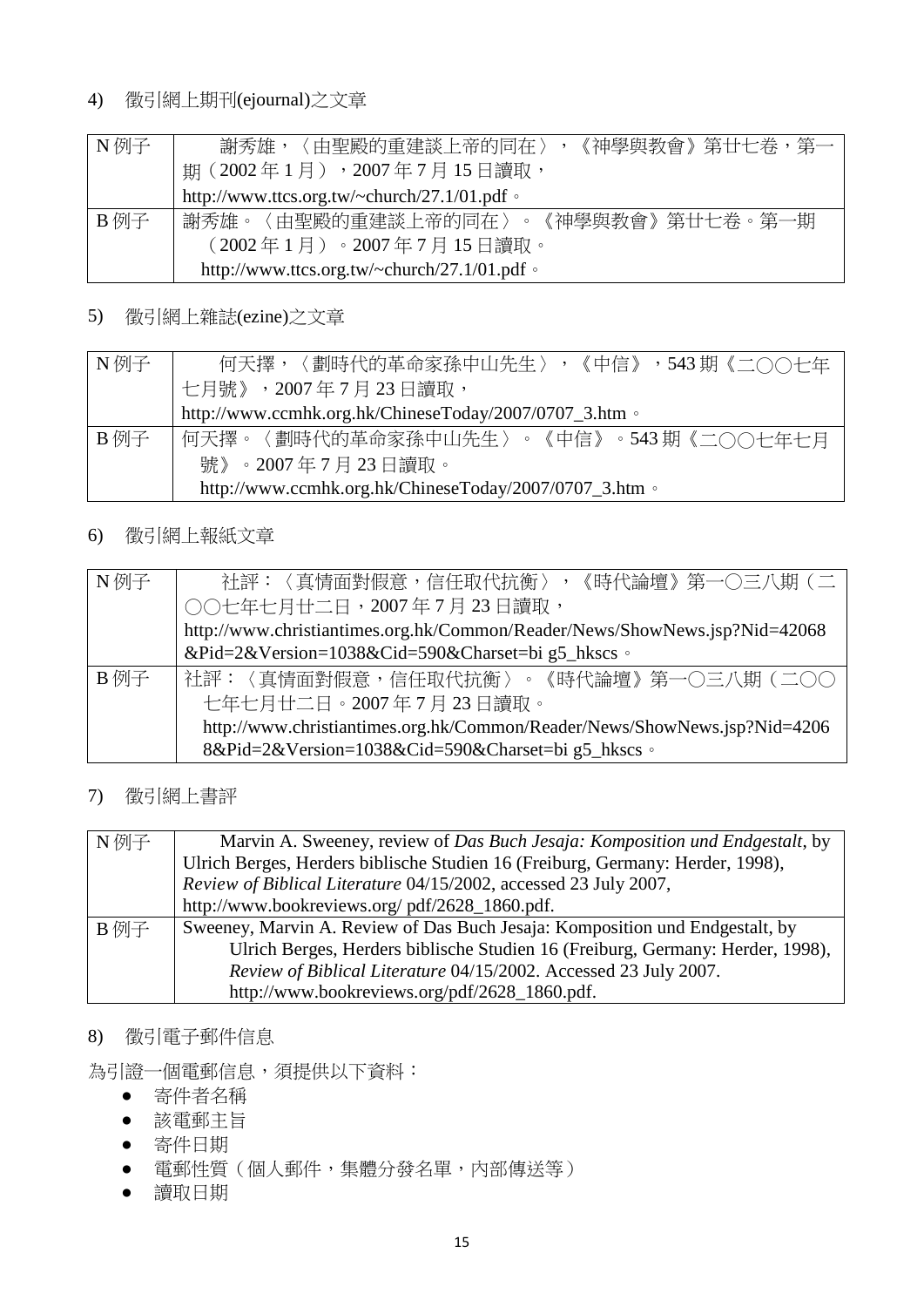| N 例子 | 蔡定邦,〈J 學期希伯來文考試〉,2007 年 4 月 20 日,修讀該課程之同學      |
|------|------------------------------------------------|
|      | (2007年4月21日讀取)。                                |
| B 例子 | 蔡定邦。〈J 學期希伯來文考試〉。2007 年 4 月 20 日。修讀該課程之同學(2007 |
|      | 年4月21日讀取)。                                     |

#### **u. CD-ROM**

| 詳情請參閱 Turabian 第 158-159 頁及第 210 頁。 |                                                                                          |  |
|-------------------------------------|------------------------------------------------------------------------------------------|--|
| N例子                                 | Geoffery Chaucer, The Canterbury Tales, English Poetry Full-Text Database,               |  |
|                                     | rel. 2 (CD-ROM) (Cambridge: Chadwyck, 1993).                                             |  |
|                                     | Oxford English Dictionary, 2 <sup>nd</sup> ed., s.v. "glossolalia" (CD-ROM) (Oxford:     |  |
|                                     | Oxford University Press, 1992).                                                          |  |
| B 例子                                | Chaucer, Geoffery. The Canterbury Tales, English Poetry Full-Text Database. Rel. 2.      |  |
|                                     | CD-ROM. Cambridge: Chadwyck, 1993.                                                       |  |
|                                     | Oxford English Dictionary. 2 <sup>nd</sup> ed. s.v. "glossolalia."CD-ROM. Oxford: Oxford |  |
|                                     | University Press, 1992.                                                                  |  |

#### **v.** 聖經資料書寫方式

- 1) 英文請参考:Alexander, Patrick H. *The SBL Handbook of Style*. Peabody: Hendrickson Publishers, 1999.
- 2) 中文以 SBL 為主,若 SBL 不能解決,則請在註釋中以文字表示之,或請教聖經科目教 授,其必有專業之書寫法。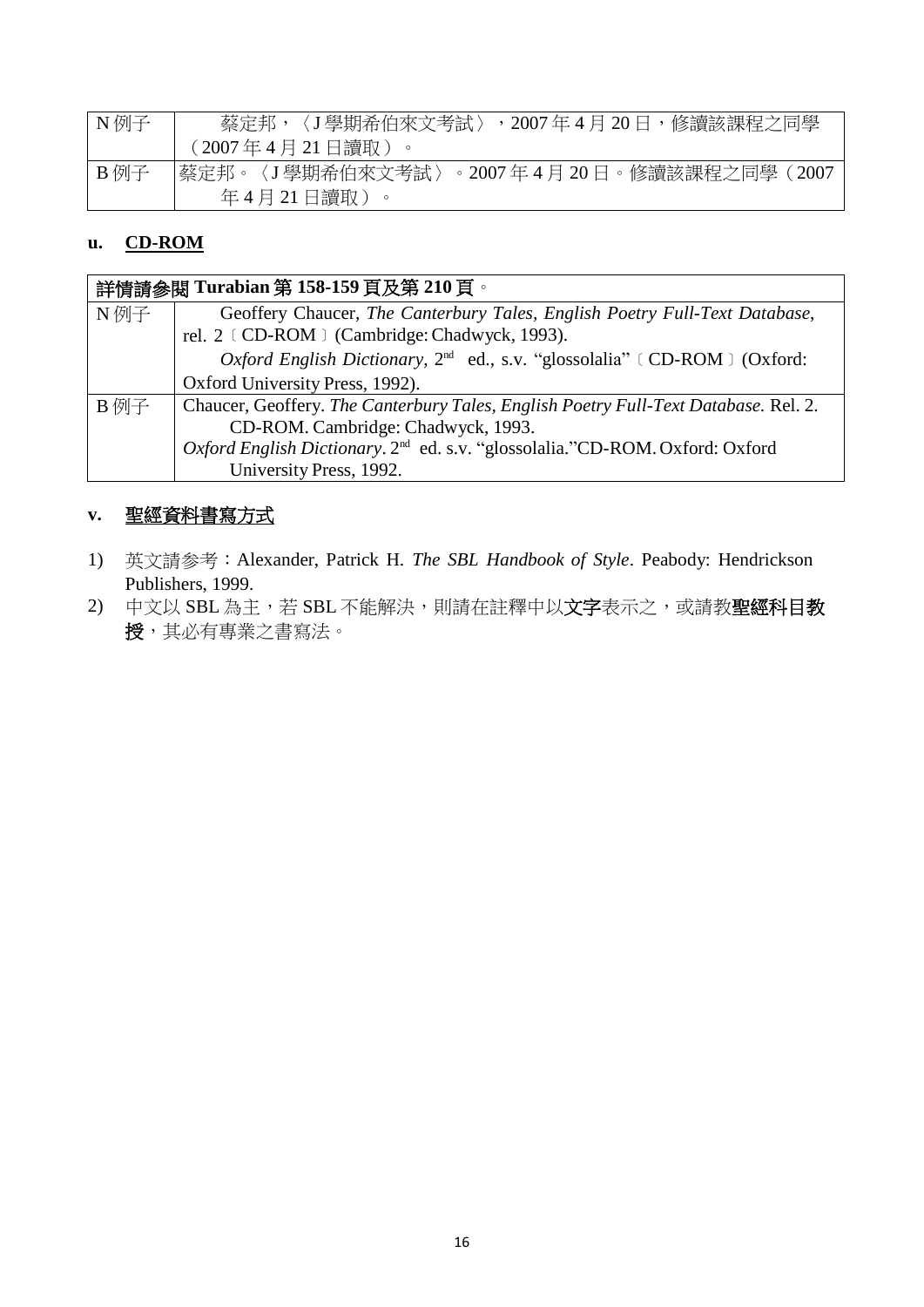#### **5.** 信義宗神學院中文論文格式說明

為方便日後圖書館釘裝畢業論文的工作,以及確保釘裝好的論文容易閱覽,請使用中文寫作 畢業論文的同學依從以下論文的格式說明。

#### a. 本說明是以 Window 環境下 Word 軟件作文字處理。橫式書寫, A4 直式紙單面列印。**交** 稿時無須任何釘裝,只須將整份論文頁數順序排列放入公文袋,袋面註有姓名、修讀學 位及年份。提交前請緊記檢查首頁是否有論文指導及第二論文指導簽名。

#### **b.** 封頁:

- 1) 封頁邊界設定為上 3cm,下 2.5cm,左 3.7cm,右 2.5cm。
- 2) 內文以細明體 22。英文字形採 Times News Roman。
- 3) 段落間距:行距 1.5 倍行高;與前段距離自動;與後段距離自動。
- 4) 內文置中。
- 5) 內容參附頁。

#### **c.** 內文

- 1) 內文頁面邊界設定為上及頁首 2.5cm, 下及頁尾 1.8cm, 左 3.7cm, 右 2.5cm。
- 2) 內文以細明體 12, 摘要文以標楷體 12, 大標題粗明體 18, 中標題粗明體 14, 註釋以細 明體 10。英文字形採 Times News Roman。
- 3) 字元間距標準。
- 4) 年代、頁數、頁碼與統計數字一律為阿拉伯數字。中文一律採中文標點符號(全形), 外文一律採外文標點符號(半形)。
- 5) 頁碼置於頁尾置中以 Times New Roman 10。
- 6) 段落設定 1.5 倍行高。每一段每一行第一字前空兩字元。段落間留一行。
- d. 子目:請依甲、一、A、1、a 之順序標明。

#### **e.** 註釋

- 1) 註釋請置於該文之本頁下面,每註另起一行,且號碼整頁連貫。
- 2) 註釋號碼請用阿拉伯數字上標,如 1。
- 3) 寫作註釋的方法,請參閱本文《註釋及參考書目簡易原則和範本》。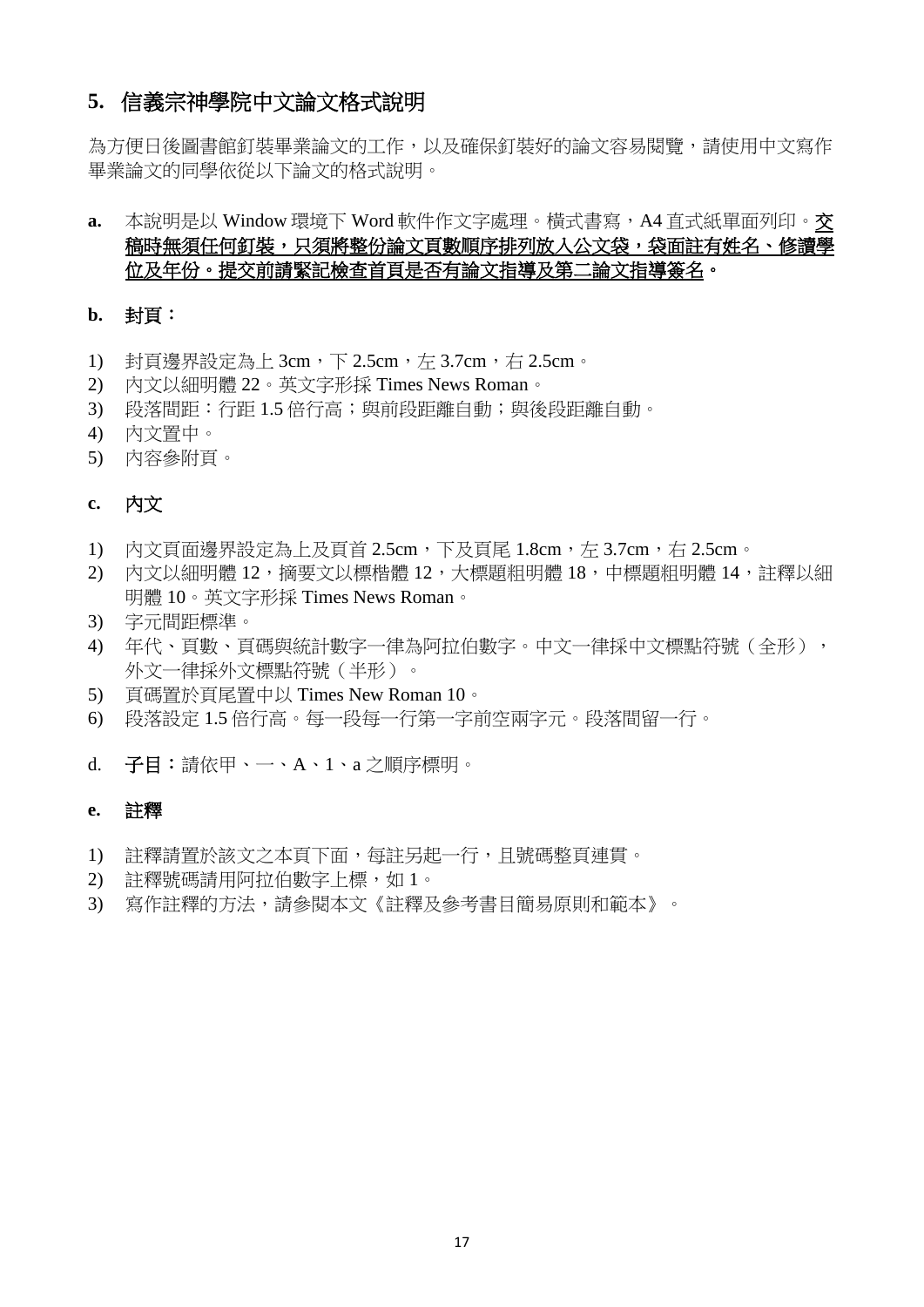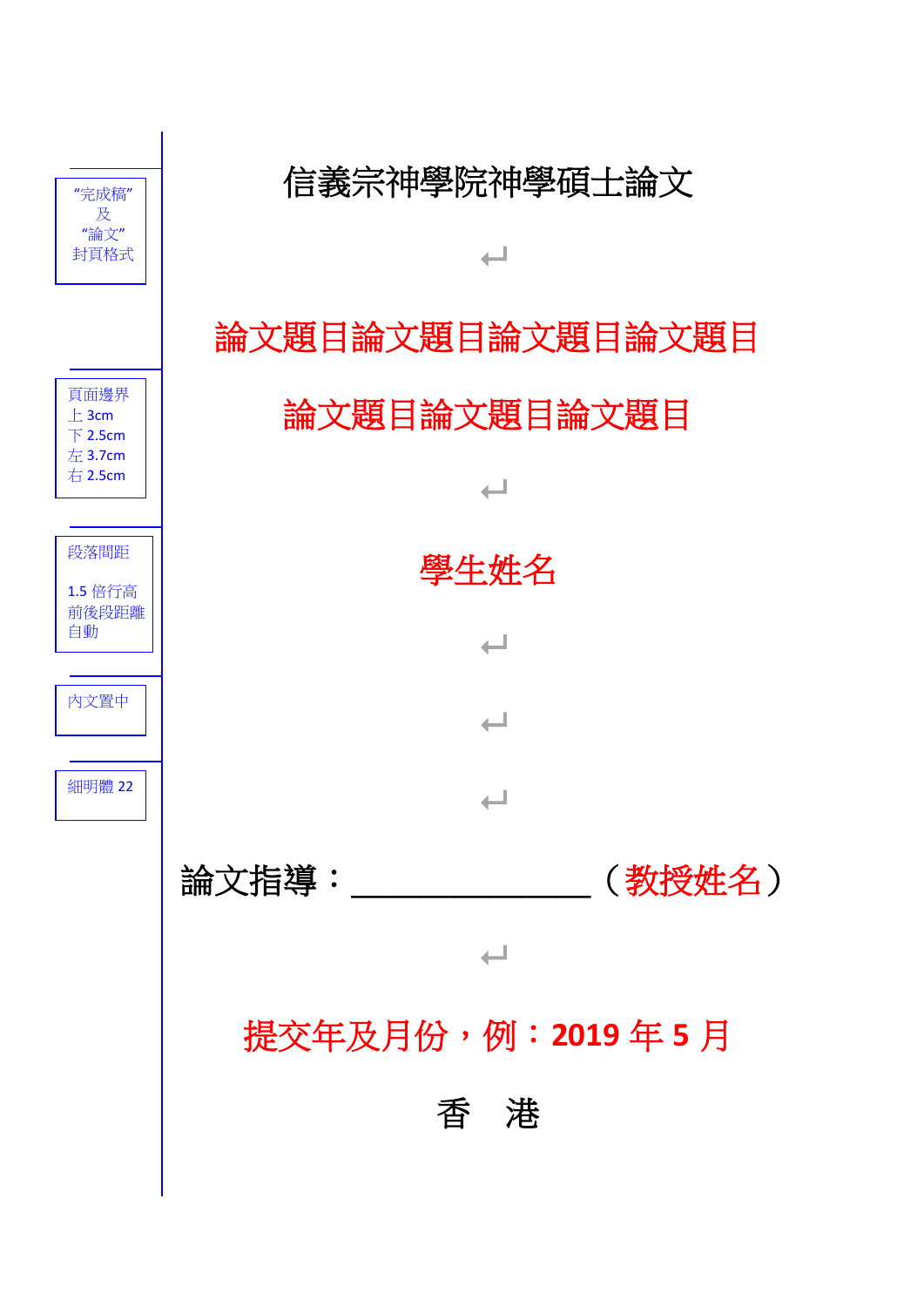